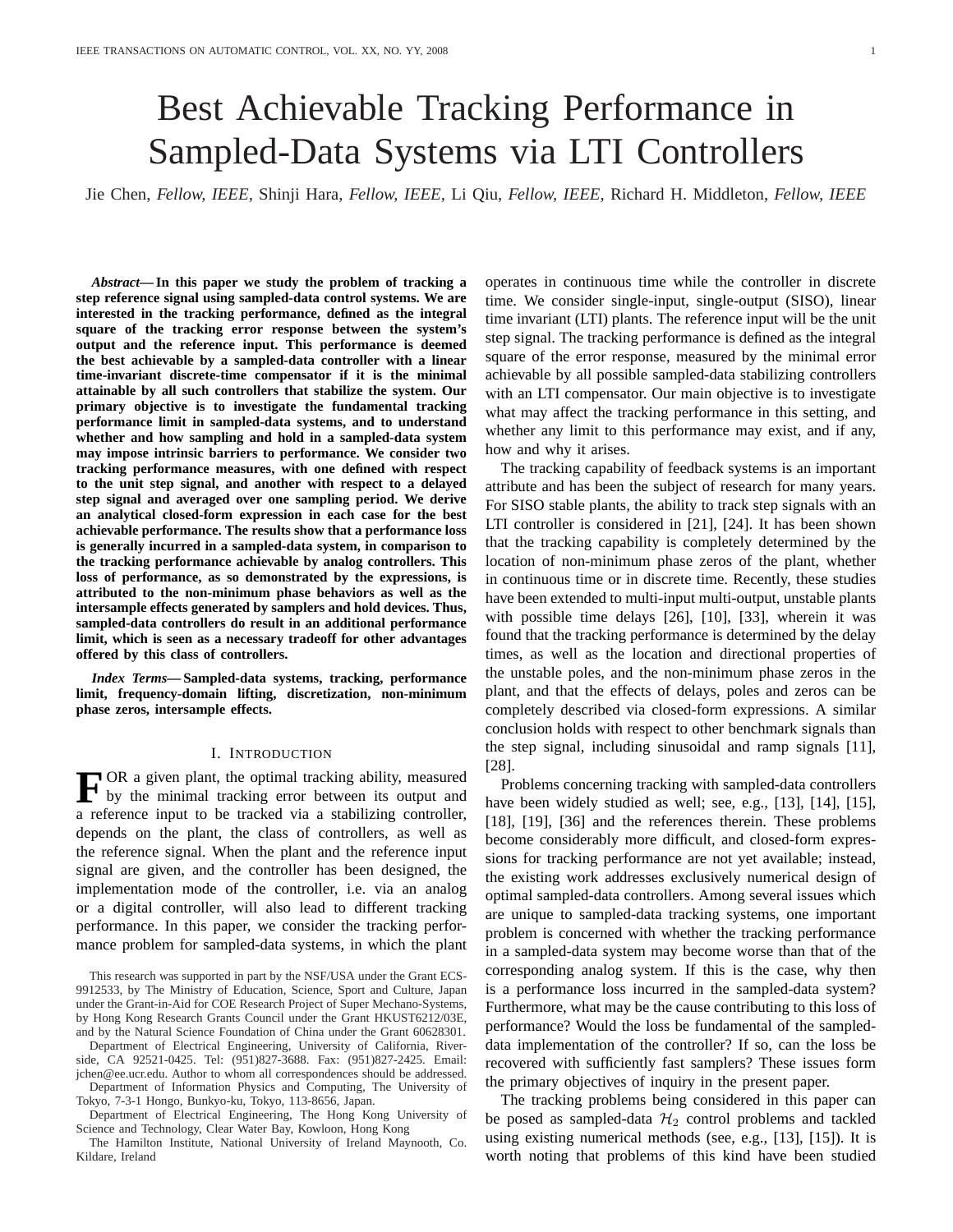in a more general setting where linear time-varying (LTV) and periodic controllers are considered [15], [38]. Despite the restriction, the consideration of LTI controllers nevertheless enables us to obtain analytical results that differ considerably from numerical solutions. Specifically, our main results are analytical expressions of the minimal tracking error, whereas the error is defined either as the integral square error in tracking the standard unit step signal originated at the time zero, or as an averaged error in tracking a delayed step reference. These analytical results are crucial for answering the aforementioned questions, which a numerical solution generally fails to address. First, the results show that the time delay and the non-minimum phase zeros of the analog plant continue to impose limits on the sampled-data tracking performance, in exactly the *same* manner as in using an analog controller. Second, it is well-known that due to the induction of samplers, the ensuing discretization of the plant is likely to generate new non-minimum phase zeros (i.e., zeros outside the unit disc), despite that the original analog plant may itself be minimum phase [2], [17], [3], [6]. The analytical expressions obtained in this paper reveal that such zeros will also have a negative effect on the tracking performance. Third, in order to contain sampling noise and prevent sampling aliases, an analog pre-filter is generally included in a sampled-data system; for the same reason, discretization of this filter may also generate non-minimum phase zeros and hence they too will affect the tracking performance. Finally, our results exhibit further a relationship between the plant's harmonic contents and the tracking performance, showing that the high-frequency harmonics will have a negative effect on the tracking performance as well. In summary, it will be seen that sampling and hold as a whole results in undesirable "byproducts" unfound in analog systems, which contribute to the degradation of the tracking performance.

The notation used throughout this paper is fairly standard. For any complex number  $z$ , we denote its complex conjugate by  $\overline{z}$ . For any vector u, we denote its transpose by  $u^T$ , and its conjugate transpose by  $u^H$ . The transpose and the conjugate transpose of a matrix A are denoted by  $A<sup>T</sup>$  and  $A<sup>H</sup>$ , respectively. We assume that all the vectors and matrices have compatible dimensions, and for simplicity, their dimensions are omitted. Let the open right half plane (RHP) be denoted by  $\mathbb{C}_+ := \{s : \text{Re}(s) > 0\}$ , the open left half plane (LHP) by  $\mathbb{C}_- := \{s : \text{Re}(s) < 0\}$ , the imaginary axis by  $\mathbb{C}_0$ , the open unit disc by  $\mathbb{D} := \{z : |z| < 1\}$ , the exterior of the closed unit disc by  $\mathbb{D}^c := \{z : |z| > 1\}$ , and the unit circle by  $\mathbb{T} := \{z : |z| = 1\}$ . We will encounter the  $\mathcal{L}_2$ spaces  $\mathcal{L}_2(\mathbb{C}_0)$ ,  $\mathcal{L}_2(\mathbb{T})$ , defined over  $\mathbb{C}_0$ ,  $\mathbb{T}$ , the  $\mathcal{H}_2$  spaces together with their orthogonal complements  $\mathcal{H}_2(\mathbb{C}_+)$ ,  $\mathcal{H}_2^{\perp}(\mathbb{C}_+)$ ,  $\mathcal{H}_2(\mathbb{D})$ ,  $\mathcal{H}_2^{\perp}(\mathbb{D})$ , and the  $\mathcal{H}_{\infty}$  spaces  $\mathcal{H}_{\infty}(\mathbb{C}_+)$ ,  $\mathcal{H}_{\infty}(\mathbb{D})$ , and  $\mathcal{RH}_{\infty}(\mathbb{D})$ . These spaces correspond to continuous-time  $(\mathbb{C}_0, \mathbb{C}_+)$  and discrete-time (T, D) frequency responses and transfer functions, and  $\mathcal{RH}_{\infty}(\mathbb{D})$  is the set of all proper stable rational transfer functions in the discrete-time sense; the reader is referred to [13] for the definitions and properties of these spaces.

#### II. PRELIMINARIES

#### *A. Problem Formulation*

We consider the SISO unity feedback system<sup>1</sup> depicted in Figure 1, in which  $P^{\tau}$  represents the plant model with a possible delay,  $F$  a lowpass, anti-aliasing filter, and a sampleddata controller consists of a discrete-time compensator  $K_d$ , followed by a hold device  $H_T$  and preceded by a sampler  $S_T$ . The signals  $r$  and  $y$  are the reference input and the system output, respectively. We take  $S_T$  as an ideal point sampler, and



Fig. 1. The sampled-data tracking system

 $H_T$  a ZOH, which are synchronized and are of the sampling period  $T > 0$ . Thus, the sampled sequence  ${v_k}_{k=0}^{\infty}$  is given by  $v_k := v(kT)$ ,  $k = 0, 1, \dots$ , and the ZOH yields as its output the signal  $u(t) := u_k$ , for  $kT \le t < (k+1)T$ .

For a given reference signal r, the digital compensator  $K_d$ is designed such that it stabilizes the analog plant  $P^{\tau}$  and the continuous-time output  $y$  tracks the continuous-time reference r. The signal  $e := y - r$  represents the tracking error response. We take  $r$  to be the unit step signal

$$
r(t) = \begin{cases} 1 & t > 0 \\ 0 & t < 0 \end{cases} \tag{1}
$$

Assume that the system is initially at rest. The problem then is to determine the best tracking performance achievable by all possible digital LTI compensators  $K_d$  that stabilize the plant. Here we measure the tracking performance by the energy of the tracking error response, denoted as  $J_c$  and quantified by the integral

$$
J_c := \int_0^\infty |e(t)|^2 dt = \int_0^\infty |y(t) - r(t)|^2 dt \,. \tag{2}
$$

With the filter  $F$  and the sampling rate  $T$  given, the best attainable tracking performance by this class of sampled-data controllers is

$$
J_{sd}^* := \inf_{K_d(z) \text{ stabilizes } P^\tau(s)} J_c.
$$

The minimal  $J_c$  achievable by an analog controller was found in [24], [10], whose discrete-time counterpart was obtained in [33], both of which admit explicit expressions of the best tracking performance in their respective settings. Our aim in this paper is to derive a corresponding solution for the sampled-data tracking problem, that is, an explicit expression of minimal  $J_c$  achievable by sampled-data controllers. Alternatively, we will also study a similar performance measure which seeks to average a quadratic error over a time-shifted reference

 $1$ Our analysis extends readily to more general two-parameter control systems. For clarity of presentation, and to highlight the fundamental limitation issues, we choose to focus on the unity feedback structure only.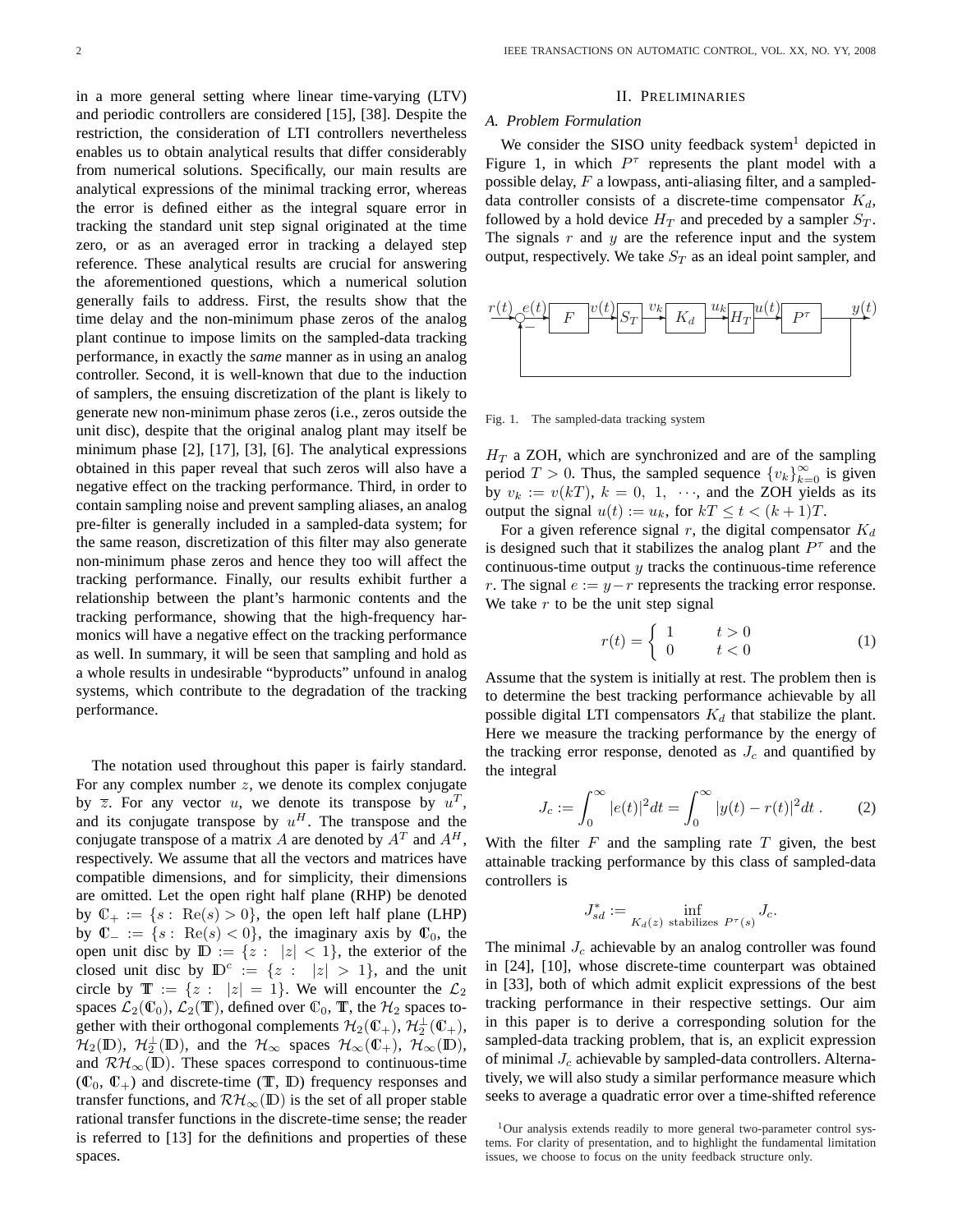signal. This alternative performance problem is deferred to Section IV.

Unless otherwise specified, throughout this paper we shall assume

*Assumption 1:* 1)  $P^{\tau}(s) = P(s)e^{-\tau s}$ , where  $\tau \ge 0$ , and  $P(s)$  is rational, stable, proper, and  $P(0) \neq 0$ ;

2)  $F(s)$  is rational, stable, minimum phase, strictly proper, and  $F(0) \neq 0$ ,

3)  $K_d(z)$  is rational and proper.

It is worth noting that these assumptions are non-restrictive except the stability assumption on  $P(s)$ , which can be removed if a two-parameter controller structure is adopted and hence is deemed inessential<sup>2</sup>. For example,  $P(0) \neq 0$  is a standard requirement to ensure that  $J_c$  be finite. If an anti-aliasing filter F is included in the system, the condition that  $F(0) \neq 0$  is also necessary.

For a one-sided signal  $g(t)$  with Laplace transform  $G(s)$ , we denote the Z-transform of the sampled sequence  $\{g(kT)\}_{k=0}^{\infty}$ by  $G_d(z)$ , and write it as  $\mathcal{Z}{G(s)}$ ; that is,

$$
G_d(z) = \mathcal{Z}\{G(s)\} = \mathcal{Z}\left\{\mathcal{S}_T\left\{\mathcal{L}^{-1}\left\{G(s)\right\}\right\}\right\}
$$

where  $\mathcal Z$  is the  $\mathcal Z$ -transform operator,  $\mathcal S_T$  the sampling operator, and  $\mathcal{L}^{-1}$  the inverse Laplace transformation. Define

$$
H(s) = \frac{1 - e^{-sT}}{s}.
$$

Let  $(FP^{\tau}H)_d(z)$  denote the ZOH-equivalent discretization [13], [16] of  $F(s)P^{\tau}(s)$ , that is,

$$
\begin{array}{rcl} (F P^{\tau} H)_d(z) & = & \mathcal{Z} \left\{ F(s) P^{\tau}(s) H(s) \right\} \\ & = & (1 - z^{-1}) \mathcal{Z} \left[ \frac{F(s) P^{\tau}(s)}{s} \right]. \end{array}
$$

It is useful to note that despite the presence of delay,  $(FP<sup>\tau</sup>H)<sub>d</sub>(z)$  remains to be a rational function; an explicit construction of such a discretization can be found in, e.g., [16] (pp. 171). Moreover, the stability of  $F(s)$  and  $P(s)$  guarantees that  $(FP^{\tau}H)_d(z)$  is stable. Thus, under Assumption 1, the set of all stabilizing LTI controllers is given by

$$
\mathcal{K}_s: = \{ K_d(z) = Q(z) \left[ 1 - (FP^{\tau} H)_d(z) Q(z) \right]^{-1} : Q(z) \in \mathcal{RH}_{\infty}(\mathbb{D}) \} .
$$
 (3)

The optimal tracking performance achievable via an LTI controller can then be determined as

$$
J_{sd}^* = \inf_{K_d \in \mathcal{K}_s} J_c = \inf_{Q \in \mathcal{RH}_{\infty}(\mathbb{D})} J_c.
$$
 (4)

## *B. Frequency-Domain Lifting*

We shall tackle the optimal tracking problem from a frequency-domain approach. Let the sampling frequency and the Nyquist frequency be

$$
\omega_s = \frac{2\pi}{T}, \qquad \omega_N = \frac{\pi}{T},
$$

<sup>2</sup>Tracking performance with a two-parameter sampled-data controller can be investigated analogously as in this paper, by combining the developments in [1] and [10], which can be shown, as expected, to be unaffected by the plant unstable poles. Thus, in studying fundamental performance limit, the stability assumption does not pose an essential restriction.

respectively. We refer to the frequency range  $\Omega_N$  =  $[-\omega_N, \omega_N]$  as the baseband. A fundamental fact concerning a sampled signal is that its frequency response consists of infinitely many shifted copies of the original continuous-time frequency response:

$$
G_d(e^{sT}) = \frac{1}{T} \sum_{k=-\infty}^{\infty} G(s + jk\omega_s).
$$

We shall write  $G_k(s) := G(s + j k \omega_s)$ . Consider  $G(s) :=$  $G^0(s)e^{-\tau s}$ ,  $\tau \ge 0$ . By a direct appeal to [7], or a straightforward extension of contour integral argument (see, e.g., [25], pp. 147) employing the *Jordan lemma* (see, e.g., [22], pp. 259), one can show that the above series converges uniformly to  $G_d(e^{sT})$ , under the condition that  $G^0(s)$  is the Laplace transform of the step response of a system whose transfer function is strictly proper and rational. In light of this condition and Assumption 1, we may write

$$
(FP^{\tau}H)_d(e^{j\omega T}) = \frac{1}{T} \sum_{k=-\infty}^{\infty} H_k(j\omega) P_k^{\tau}(j\omega) F_k(j\omega).
$$

Let  $R(s)$  be the Laplace transform of the reference input  $r(t)$ :  $R(s) = 1/s$ . Then, the output response can be expressed in the frequency domain as

$$
Y(j\omega) = P^{\tau}(j\omega)H(j\omega)S_d(e^{j\omega T})K_d(e^{j\omega T})
$$

$$
\times \frac{1}{T} \sum_{k=-\infty}^{\infty} F_k(j\omega)R_k(j\omega),
$$

where  $S_d(z) := [I + K_d(z)(FP^{\tau}H)_d(z)]^{-1}$  is the sensitivity function of a discretized system. Employing the parameterization (3), we obtain the error response as

$$
E(j\omega) = R(j\omega) - P^{\tau}(j\omega)H(j\omega)Q(e^{j\omega T})
$$

$$
\times \frac{1}{T} \sum_{k=-\infty}^{\infty} F_k(j\omega)R_k(\omega) , (5)
$$

and thus the tracking performance can be expressed in the frequency domain as

$$
J_c = \int_0^\infty |e(t)|^2 dt = \frac{1}{2\pi} \int_{-\infty}^\infty |E(j\omega)|_2^2 d\omega.
$$
 (6)

Frequency-domain lifting techniques were developed in, e.g., [1], [18], [8], [37], which have been the subject of numerous studies of sampled-data control problems (see also [38] for an extension to linear, periodically time-varying systems). In what follows we briefly describe this procedure, while referring to [1], [8] for much of the technical detail. Let  $E(j\omega) \in \mathcal{L}_2(\mathbb{C}_0)$ . Define, on the interval  $\Omega_N$ , the sequence of functions

$$
E_k(j\omega) = E(j\omega + jk\omega_s), \qquad k = 0, 1, \cdots.
$$

We may arrange the sequence  ${E_k(j\omega)}_{k=-\infty}^{\infty}$  as an infinitedimensional vector  $\mathcal{E}(j\omega)$ , that is,

$$
\mathcal{E}(j\omega) := \left[ \begin{array}{ccc} \cdots & E_1(j\omega) & E_0(j\omega) & E_{-1}(j\omega) & \cdots \end{array} \right]^T.
$$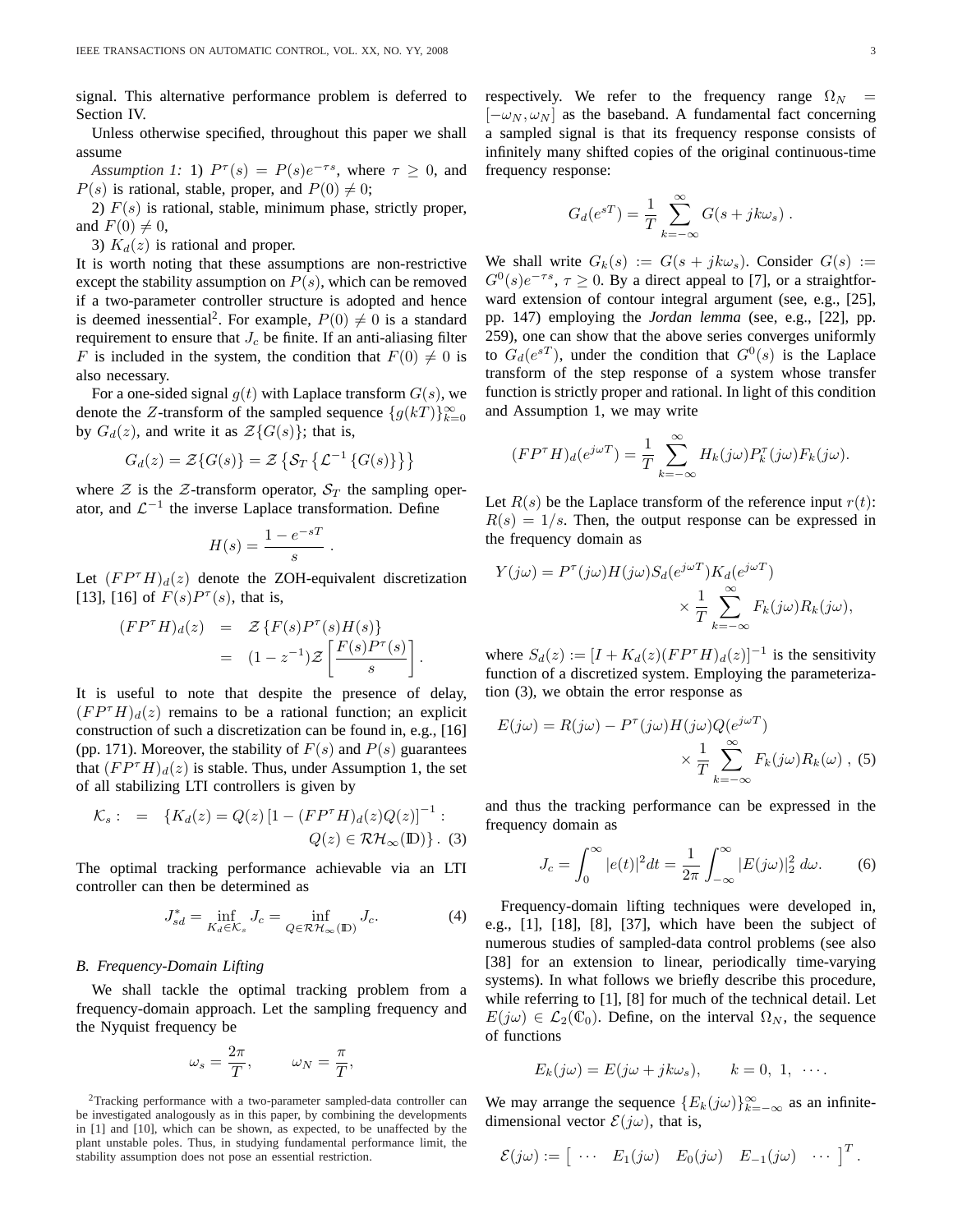This operation can be described by the linear *lifting operator*  $\mathcal{T}: \mathcal{L}_2(\mathbb{C}_0) \to \mathcal{L}_2(\Omega_N)$ , such that  $\mathcal{T}E(j\omega) = \mathcal{E}(j\omega)$ , where  $\mathcal{L}_2(\Omega_N)$  is the Hilbert space with the inner product

$$
\langle X, \ y \rangle_{\mathcal{L}_2(\Omega_N)} := \frac{1}{2\pi} \int_{\Omega_N} \left( \sum_{k=-\infty}^{\infty} \overline{X}_k(j\omega) Y_k(j\omega) \right) d\omega
$$

and the norm

$$
\|\mathcal{Y}\|_{\mathcal{L}_2(\Omega_N)} = \left(\frac{1}{2\pi} \int_{\Omega_N} \left(\sum_{k=-\infty}^{\infty} |Y_k(j\omega)|^2\right) d\omega\right)^{1/2}.
$$

It is known [1], [8] that

$$
\langle X, Y \rangle = \langle X, Y \rangle_{\mathcal{L}_2(\Omega_N)},
$$
  

$$
\|E\|_2 = \|\mathcal{E}\|_{\mathcal{L}_2(\Omega_N)}.
$$

Consequently, the tracking performance  $J_c$  can be quantified using the lifted version of  $E(j\omega)$ ; specifically,

$$
J_c = \|\mathcal{E}\|_{\mathcal{L}_2(\Omega_N)}^2,\tag{7}
$$

Denote  $\mathcal{P}^{\tau} \mathcal{H}(j\omega)$ 

$$
\mathcal{P}^{\tau}\mathcal{H}(j\omega) = \begin{bmatrix} \cdots & P_1^{\tau}(j\omega)H_1(j\omega) & P_0^{\tau}(j\omega)H_0(j\omega) \\ P_{-1}^{\tau}(j\omega)H_{-1}(j\omega) & \cdots \end{bmatrix}^T.
$$

It follows that

$$
\mathcal{E}(j\omega) = \left[\mathcal{I} - \frac{1}{T}\mathcal{P}^{\tau}\mathcal{H}(j\omega)Q(e^{j\omega T})\mathcal{F}^T(j\omega)\right]\mathcal{R}(j\omega).
$$

Here in the last expression,  $\mathcal I$  is the unit operator on the lifted signal space  $\mathcal{L}_2(\Omega_N)$ , such that  $\mathcal{IE}(j\omega) = \mathcal{E}(j\omega)$ . The composite operator  $\mathcal{P}^{\tau} \mathcal{H} Q \mathcal{F}^{T}$  is known as an *FR-operator* [1], [18]. In light of (7), the best achievable tracking performance can then be found by solving the optimal model-matching problem

$$
J_{sd}^* = \inf_{Q \in \mathcal{RH}_{\infty}(\mathbb{D})} \left| \left| \left[ \mathcal{I} - \frac{1}{T} \mathcal{P}^\tau \mathcal{H} Q \mathcal{F}^T \right] \mathcal{R} \right| \right|_{\mathcal{L}_2(\Omega_N)}^2.
$$
 (8)

Our goal is obtain an analytical solution to this problem.

## III. TRACKING PERFORMANCE WITH UNIT STEP

Our main result is given in the following theorem, which is a closed-form, analytical expression of the best tracking performance achievable by a sampled-data control scheme, in which the discrete-time controller  $K_d$  is assumed to be LTI. We shall need the allpass factorization of  $P(s)$ , given as

$$
P(s) = L(s)P^{(m)}(s) , \t\t(9)
$$

where  $P^{(m)}(s)$  represents the minimum phase part of  $P(s)$ , and  $L(s)$  is an allpass factor, such that

$$
L(s) := \prod_{i=1}^{m_c} \frac{\overline{z}_i(z_i - s)}{z_i(\overline{z}_i + s)},
$$

with  $z_i \in \mathbb{C}_+$ ,  $i = 1, \dots, m_c$ , being the non-minimum phase zeros of  $P(s)$ .

*Theorem 1:* Let the reference input  $r(t)$  be the step signal given by (1). Then under Assumption 1,

$$
J_{sd}^* = J_p + J_f \tag{10}
$$

where

$$
J_p: = \tau + \sum_{i=1}^{m_c} \frac{2}{z_i} + T \sum_{i=1}^{m_p} \frac{\sigma_i + 1}{\sigma_i - 1} + J_h(T),
$$
  

$$
J_f: = T \sum_{i=1}^{m_f} \frac{\lambda_i + 1}{\lambda_i - 1},
$$

and  $J_h(T) \geq 0$  is defined at the top of the next page, with  $z_i \in \mathbb{C}_+, i = 1, \cdots, m_c$ , being the non-minimum phase zeros of  $P(s)$ ,  $\sigma_i \in \mathbb{D}^c$ ,  $i = 1, \dots, m_p$ , the non-minimum phase zeros of  $z(P^{(m)}RH)_d(z) = z\mathcal{Z} \{P^{(m)}(s)R(s)H(s)\},$  $\lambda_i \in \mathbb{D}^c$ ,  $i = 1, \dots, m_f$  the non-minimum phase zeros of  $(FH)_d(z) = \mathcal{Z}\{F(s)H(s)\}\$ , with all non-minimum phase zeros of the discrete-time transfer functions counting the zeros at infinity.

## *Proof.* See Appendix A.

We remark that the singular integral in  $J_h(T)$  converges, a technicality that we choose to omit herein but will become self-evident in the proof of Theorem 1; alternatively, it is straightforward, though somewhat tedious, to show that the integrand has a removable singularity at  $\omega = 0$ .

The quantity  $J_p$  in (10) represents the performance limit inherent of the plant, in which the first two terms, i.e.,

$$
\tau+\sum_{i=1}^{m_c}\frac{2}{z_i},
$$

arise due to the time delay and the non-minimum phase zeros of the continuous-time plant. This term coincides with the minimal tracking error attainable by the optimal analog controller. Thus, Theorem 1 shows that the influence on the tracking performance by the nonminimum phase zeros and the time delay remain in complete existence, in exactly the same way, when the optimal analog controller is replaced by a sampled-data controller. The theorem makes it clear that with a discrete-time LTI controller, sampled-data control will generally worsen the tracking performance, due to the presence of the additional terms, which are all non-negative. Since the sampled-data controllers constitute a special class of LTV controllers, this result reinforces the previous finding in [27], that the optimal tracking performance achievable via an LTI or an LTV analog controller coincides. On the other hand, it is also known [15] that with the sampled-data scheme,  $J_{sd}^*$ can be further improved if the discrete-time LTI controller is allowed to be time-varying, which may serve as an even more fundamental measure of tracking performance.

The third and fourth terms in  $J_p$  are seen as the undesirable "byproduct" of the sampled-data tracking scheme, capturing the negative effect of the sampling and hold operations on the tracking performance. The third term is attributed to the nonminimum phase zeros of an auxiliary discretized system, with a ZOH-equivalent discretization of  $P^{(m)}(s)R(s)$ ; a similar effect arises with the anti-aliasing filter, represented by  $J_f$ . Together with the third, the fourth term in  $J_p$  manifests in a more explicit fashion the effect of intersample behavior, an important aspect of sampled systems, displaying an explicit dependence of the tracking performance on the high-frequency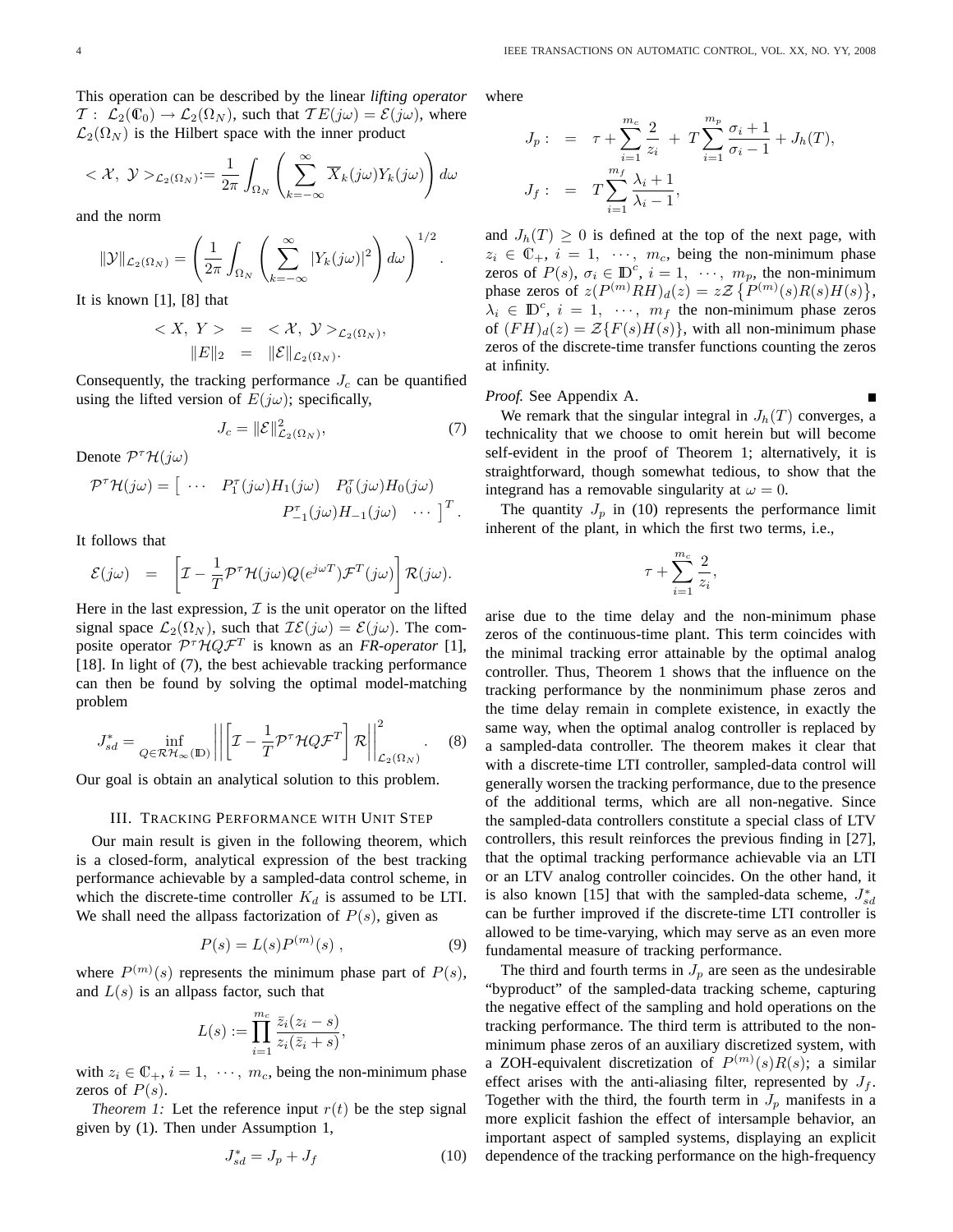$$
J_h(T) := \frac{T^2}{2\pi} \int_0^{\omega_N} \frac{1}{1 - \cos \omega T} \log \left\{ \frac{T^2 \sum_{k=-\infty}^{\infty} \frac{|P_k^{(m)}(j\omega)|^2}{(\omega + k\omega_s)^2}}{2(1 - \cos \omega T) \left| \sum_{k=-\infty}^{\infty} \frac{P_k^{(m)}(j\omega)}{(\omega + k\omega_s)^2} \right|^2} \right\} d\omega,
$$
(11)

harmonics of  $P^{(m)}(s)$ . It is useful to note that this effect is independent of the anti-aliasing filter F.

It is well-known that sampled systems are prone to nonminimum phase zeros. In particular, it is known [2], [17], [3] that for a continuous-time system with pole-zero excess greater than two, the sampled system with a ZOH will always result in zeros outside the unit disc, provided that the sampling period is sufficiently small. It is also known that a continuous-time system with pole-zero excess greater or equal to one results in a discrete-time system with a zero at the point infinity, and hence the sampled system becomes non-minimum phase. Theorem 1 shows that such discrete-time non-minimum phase zeros, known as the *sampling zeros*, as well as the highfrequency harmonics, are the very reason why it is difficult for a sampled-data system to retain the tracking performance achievable by an analog controller.

In summary, it is clear that sampled-data controllers will in general lead to a degradation in the tracking performance. A plausible question is whether with a fast sampling rate, this degradation can be made small. Toward this end, we first note that the third term in  $J_p$  will diminish, and so will  $J_f$ . Indeed, according to [2] (see also [3], [6], [17]), for sufficiently small  $T > 0$ , the transfer function  $(P^{(m)}RH)_d(z)$ will contain zeros mapped from the zeros of the minimum phase transfer functions  $P^{(m)}(s)R(s)$ , approaching the point  $z = 1$  from the interior of the unit disc. The remaining zeros of  $(P^{(m)}RH)_d(z)$  will approach those of the so-called *Euler polynomial*. As such, for sufficiently small  $T > 0$ , the second term in  $J_p$  is only determined by the zeros of the Euler polynomial, which are always real negative. Consequently, we claim that for sufficiently small  $T > 0$ ,

$$
T\sum_{i=1}^{m_p}\frac{\sigma_i+1}{\sigma_i-1}=O(T),\qquad T\sum_{i=1}^{m_f}\frac{\lambda_i+1}{\lambda_i-1}=O(T).
$$

More generally, it turns out that the optimal performance  $J_{sd}^*$ as a whole will decrease at a linear rate to the performance achievable by the optimal analog controller. We state this result in the following corollary. The proof is given in Appendix B.

*Theorem 2:* Under the assumptions in Theorem 1, as  $T \rightarrow$ 0,

$$
J_{sd}^* = \tau + \sum_{i=1}^{m_c} \frac{2}{z_i} + O(T). \tag{12}
$$

It is then clear that the effects of sampling and hold will become negligible for sufficiently small  $T > 0$ ; in other words, the performance loss due to the use of sampled-data controllers can be recovered in the limit, with an arbitrarily fast sampler.

# IV. AVERAGE TRACKING PERFORMANCE

An alternative, complementary measure that can be used to quantify the tracking performance is the  $H_2$  performance criterion that seeks to average the quadratic error in (2), over a time-shifted reference signal. In this formulation, we consider the tracking error defined by

$$
J(\theta) := \int_0^\infty |y(t) - r(t - \theta)|^2 dt, \qquad 0 \le \theta \le T. \quad (13)
$$

Note that  $J(0) = J_c$ . The averaged tracking performance is defined as  $\mathbf{r}^T$ 

$$
J^a := \frac{1}{T} \int_0^T J(\theta) d\theta,\tag{14}
$$

and the optimal average performance becomes

$$
J_{sd}^a := \inf_{K_d(z) \text{ stabilizes } P(s)} J^a.
$$

Averaged  $H_2$  performance measures in the spirit of (14) were advocated in [20], [5], [12] for sampled-data systems, and studied in [38] for more general periodic LTV systems. Our following result, a counterpart to Theorem 1, gives an analytical expression as well for the optimal average tracking performance.

*Theorem 3:* Let the reference input  $r(t)$  be the step signal given by (1). Let also  $(A_f, B_f, C_f)$  be a minimal realization of  $F(s)$ . Define

$$
A_{fd} := e^{A_f T},
$$
  
\n
$$
B_{fd} := \int_0^T e^{A_f t} B_f dt,
$$
  
\n
$$
B_f(t) := \int_0^t e^{A_f \tau} B_f d\tau,
$$
  
\n
$$
B_{fa} := \frac{1}{T} \int_0^T B_f(t) dt
$$
  
\n
$$
\Sigma_f := \frac{1}{T} \int_0^T B_f(t) B_f^T(t) dt,
$$
  
\n
$$
\Lambda_f := (\Sigma_f - B_{fa} B_{fa}^T)^{1/2},
$$
  
\n
$$
F_{a1}(z) := (FH)_d(z) + (z - 1)C_f(zI - A_{fd})^{-1} B_{fa},
$$
  
\n
$$
F_{a2}(z) := (z - 1)C_f(zI - A_{fd})^{-1} \Lambda_f.
$$

Then under Assumption 1,

$$
J_{sd}^a = \frac{T}{2} + J_p + J_f^a,\tag{15}
$$

where  $J_p$  is given as in Theorem 1,

$$
J_f^a: = T \sum_{i=1}^{m_a} \frac{\gamma_i + 1}{\gamma_i - 1} + J_h^a(T),
$$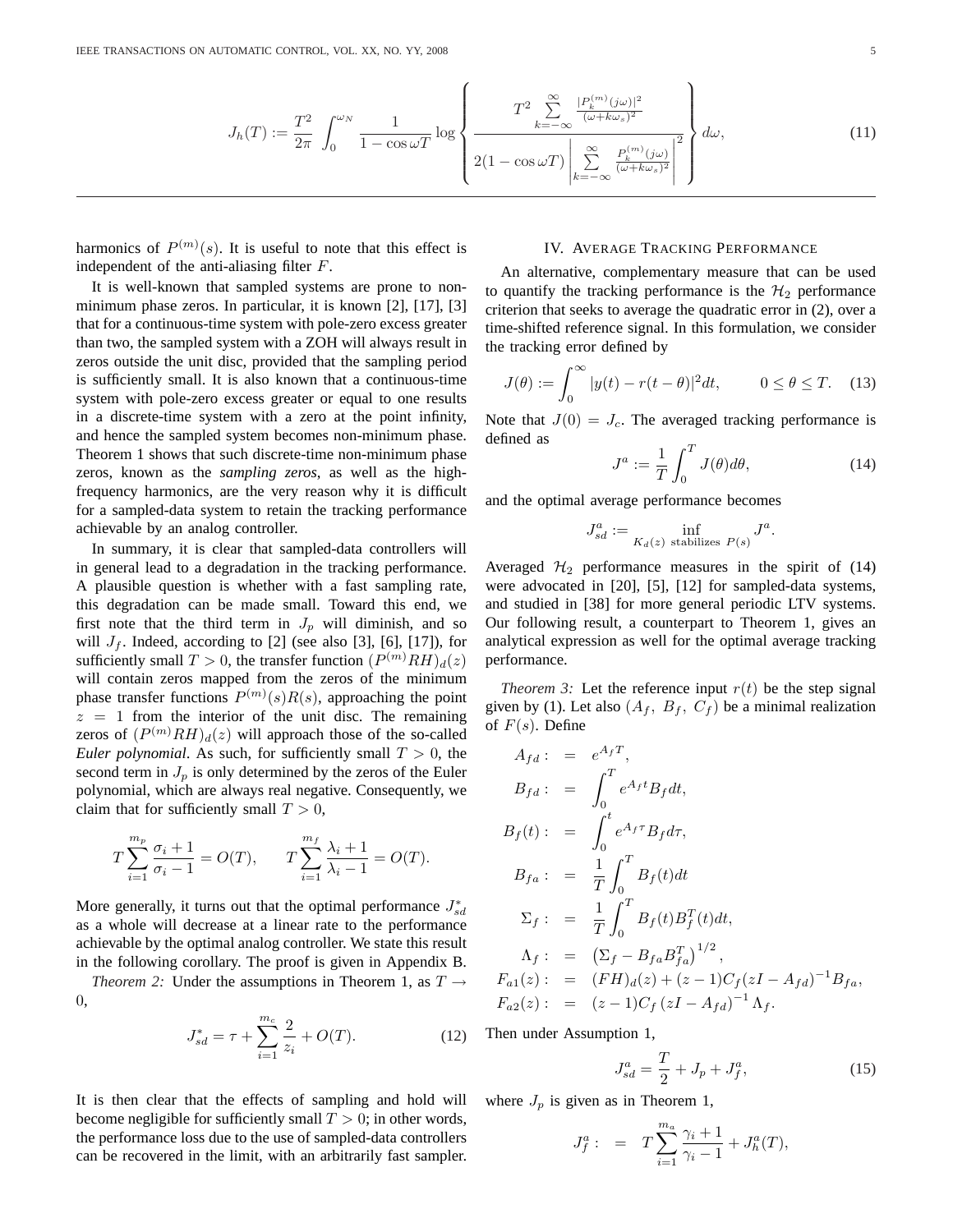$$
J_h^a(T) := \frac{T^2}{2\pi} \int_0^{\omega_N} \frac{1}{1 - \cos \omega T} \log \left( 1 + \frac{\|F_{a2}(e^{j\omega T})\|^2}{|F_{a1}(e^{j\omega T})|^2} \right) d\omega,
$$

and  $\gamma_i \in \mathbb{D}^c$ ,  $i = 1, \dots, m_a$ , are the non-minimum phase zeros of  $F_{a1}(z)$  counting the zeros at infinity.

## *Proof.* See Appendix C.

It is clear that the essential difference between  $J_{sd}^*$  and  $J_{sd}^a$  results from the use of the anti-aliasing filter F. On the other hand, the performance limit due to the plant, i.e., the term  $J_p$  is invariant of the measures and thus appears more fundamental to the tracking performance. Theorem 1 and Theorem 2, therefore, reinforce each other, demonstrating the fundamental role of  $J_p$  in a sampled-data tracking system regardless of the performance measures adopted.

Analogously, the following asymptotic property of  $J_{sd}^a$  can be established. The proof is similar to that for Theorem 2 and thus omitted.

*Theorem 4:* Under the assumptions in Theorem 1, as  $T \rightarrow$ 0,

$$
J_{sd}^a = \tau + \sum_{i=1}^{m_c} \frac{2}{z_i} + O(T). \tag{16}
$$

We note that the convergence of  $J_{sd}^a$  was previously established in [34]. However, Theorem 4, much like Theorem 2, presents a stronger characterization of this convergence, establishing a linear convergence rate.

## V. CONCLUSION

In this paper we have derived explicit expressions for the optimal performance in tracking a step reference signal via sampled-data controllers. Our results demonstrate that the best tracking performance achievable by LTI controllers is negatively affected by (1) the time delay and non-minimum phase zeros of the continuous-time plant; (2) the non-minimum phase zeros resulted from discretization; and (3) the effects due to sampling and hold operations, attributed to both sampling zeros and the plant high-frequency harmonics. While the first source inherits completely and exactly from the analog tracking system, the rest results from the use of a sampleddata controller. Nevertheless, it is also shown that with an arbitrarily fast sampler, this tracking performance does approach asymptotically that achievable by an analog controller, hence recovering in full the performance loss incurred by the sampling and hold operations.

The present work can be extended in a straightforward manner to multi-input multi-output systems, using a combination of the techniques developed herein and in [9], [10]. It can also be readily generalized to systems with unstable plants. In the latter vein, two-parameter controllers can be used to achieve the optimal performance, which as shown in [9], [10] for analog systems and in [33], [29] for discrete-time systems, are exempted from the effect of plant unstable poles. Indeed, it can be shown, by combining the development in [1] (where a two-parameter sampled-data control structure was considered) and the techniques in [10] and the present paper, that this remains true for sampled-data systems, and that in fact, despite the presence of plant unstable poles, the optimal tracking performance achievable by a two-parameter sampleddata controller will coincide with that in the present setting, i.e., a stable plant controlled by a one-parameter sampleddata controller. As such, our study of stable plants suffices to expose the fundamental limit to the achievable tracking performance, which is solely determined by the non-minimum phase behavior of the plant and the intersample effect of a sampled system.

#### **REFERENCES**

- [1] M. Araki, Y. Ito, and T. Hagiwara, "Frequency response of sampled-data systems," *Automatica*, vol. 32, No. 4, pp. 483-497, Apr. 1996.
- [2] K.J. Åström, P. Hagander, and J. Sternby, "Zeros of sampled systems," *Automatica*, vol. 20, no. 1, pp. 31-38, 1984.
- [3] E.W. Bai and Y.Q. Wu, "Limiting zero distribution of sampled systems," *Automatica*, vol. 38, pp. 843-851, 2002.
- [4] B. Bamieh and J.B. Pearson, "A general framework for linear periodic systems with application to  $H_{\infty}$  sampled-data control," *IEEE Trans. Automat. Contr.*, vol. 37, pp. 418-435, 1992.
- [5] B. Bamieh and J.B. Pearson, "The  $H_2$  problem for sampled-data systems," *Sys. Contr. Lett.*, vol. 19, pp. 1-12, 1992.
- [6] M.J. Blachuta, "On zeros of pulse transfer functions," *IEEE Tran. Automat. Contr.*, vol. 44, pp. 1229-1234, 1999.
- [7] J.H. Braslavsky, G. Meinsma, R.H. Middleton, and J.S. Freudenberg, "On a key sampling formula relating the Laplace and Z transforms," *Sys. & Contr. Letters*, vol. 29, pp. 181-190, 1997.
- [8] J.H. Braslavsky, R.H. Middleton, and J.S. Freudenberg, " $L_2$ induced norms and frequency gains of sampled-data sensitivity operators," *IEEE Trans. Automat. Contr.*, vol. 43, no.2, pp. 252- 258, Feb. 1998.
- [9] J. Chen, S. Hara, and G. Chen, "Best tracking and regulation performance under control energy constraint," *IEEE Trans. Automat. Contr.*, vol. 48, no. 8, pp. 1320-1336, Aug. 2003.
- [10] J. Chen, L. Qiu, and O. Toker, "Limitations on maximal tracking accuracy," *IEEE Trans. Automat. Contr.*, vol. 45, no. 2, pp. 326- 331, Feb. 2000.
- [11] J. Chen, L. Qiu, and O. Toker, "Limitations on maximal tracking accuracy, part 2: Tracking ramp and sinusoidal signals," *Proc. 1997 Amer. Contr. Conf.*, Albuquerque, NM, June 1997, pp. 1757-1761.
- [12] T. Chen, "A simple derivation of the  $H_2$ -optimal sampled-data controllers," *Sys. Contr. Lett.*, vol. 20, pp. 49-56, 1993.
- [13] T. Chen and B.A. Francis, *Optimal Sampled-Data Control Systems*, London: Springer Verlag, 1995.
- [14] T. Chen and B.A. Francis, " $H_2$ -optimal sampled-data control," *IEEE Trans. Automat. Contr.*, vol. 36, pp. 387-397, 1991.
- [15] T. Chen and B.A. Francis, "Linear time-varying  $\mathcal{H}_2$ -optimal control of sampled-data systems," *Automatica*, vol. 27, pp. 963- 974, 1991.
- [16] G.F. Franklin and J.D. Powell, *Digital Control of Dynamic Systems*, New York, NY: Addison-Wesley, 1980.
- [17] T. Hagiwara, "Analytic study on the intrinsic zeros of sampleddata systems," *IEEE Trans. Automat. Contr.*, vol. 41, no. 2, pp. 261-263, Feb. 1996.
- [18] T. Hagiwara and M. Araki, "FR-operator approach to the  $H_2$ analysis and synthesis of sampled-data systems," *IEEE Trans. Automat. Contr.*, vol. 40, no. 8, pp. 1411-1421, Aug. 1995.
- [19] S. Hara, H. Fujioka, and P.T. Kabamba: "A hybrid state-space approach to aampled-data feedback control," *Linear Algebra and Its Applications*, vol. 205-206, pp. 675-712, 1994.
- [20] P.P. Khargonekar and N. Sivashankar, " $H_2$  optimal control for sampled-data systems," *Sys. Contr. Letters*, vol. 17, pp. 425-436, 1991.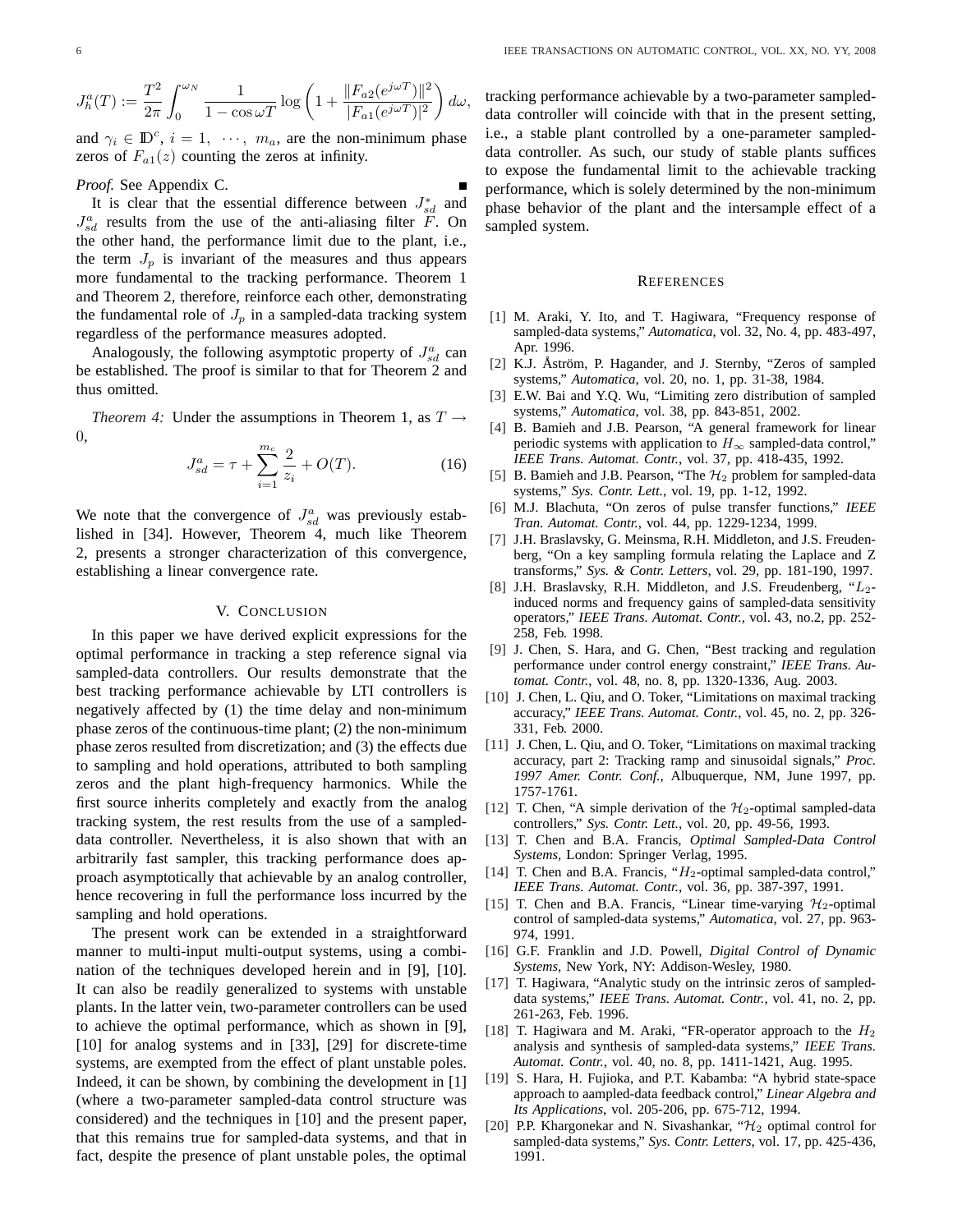- [21] H. Kwakernaak and R. Sivan, "The maximally achievable accuracy of linear optimal regulators and linear optimal filters," *IEEE Trans. Automat. Contr.*, vol. 17, no. 1, pp. 79-86, Feb. 1972.
- [22] W.R. LePage, *Complex Variables and the Laplace Transform for Engineers*, New York, NY: Dover, 1961.
- [23] N. Levinson and R.M. Redheffer, *Complex Variables*, New York, NY: McGraw-Hill, 1970.
- [24] M. Morari and E. Zafiriou, *Robust Process Control,* Englewood Cliffs, NJ: Prentice Hall, 1989.
- [25] K. Ogata, *Discrete-Time Control Systems*, 2nd Ed., Englewood Cliffs, NJ: Prentice Hall, 1995.
- [26] L. Qiu and E.J. Davison, "Performance limitations of nonminimum phase systems in the servomechanism problem," *Automatica*, vol. 29, pp. 337-349, 1993.
- [27] L. Qiu and J. Chen, "Time domain performance limitations of feedback control," *Proc. 13th Int. Symp. Math. Theory Net. Sys.*, Padova, Italy, July 1998, pp. 369-372.
- [28] W. Su, L Qiu, and J. Chen, "Fundamental performance limitations in tracking sinusoidal signals," *IEEE Trans. on Automat. Contr.*, vol. 48, no. 8, pp. 1371-1380, August 2003.
- [29] W. Su, L. Qiu, and J. Chen, "Fundamental limit of discrete-time systems in tracking multi-tone sinusoidal signals," *Automatica*, vol. 43, no. 1, pp. 15-30, Jan. 2007.
- [30] G. Tadmor, " $\mathcal{H}_{\infty}$  optimal sampled-data control in continuoustime systems," *Int. J. Contr.*, vol. 56, pp. 99-141, 1992.
- [31] H.T. Toivonen, "Sampled-data control of continuous-time systems with an  $\mathcal{H}_{\infty}$  optimality criterion," *Automatica*, vol. 28, pp. 45-54, 1992.
- [32] O. Toker and J. Chen, "Asymptotic tracking performance of sampled-data systems," *Proc. 2002 Amer. Contr. Conf.*, Anchorage, Alaska, May 2002, pp. 2967-2972.
- [33] O. Toker, J. Chen, and L. Qiu, "Tracking performance limitations in LTI multivariable discrete-time systems," *IEEE Trans. Circ. Sys., Part I*, vol. 49, pp. 657-670, 2002.
- [34] H.L. Trentelman and A.A. Stoorvogel, "Sampled-data and discrete-time H<sup>2</sup> optimal control," *SIAM J. Contr. Optim.*, vol. 33, pp. 834-862, 1995.
- [35] M. Vidyasagar, *Control System Synthesis: A Factorization Approach*, Cambridge, MA: MIT Press, 1985.
- [36] Y. Yamamoto, "A function space approach to sampled data control systems and tracking problems," *IEEE Trans. Automat. Contr.*, vol. 39, no. 4, pp. 703-713, Apr. 1994.
- [37] Y. Yamamoto and P.P. Khargonekar, "Frequency response of sampled-data systems," *IEEE Trans. Automat. Contr.*, vol. 41, no.2, pp.166-176, Feb. 1996.
- [38] C. Zhang and J. Zhang, " $\mathcal{H}_2$  performance of continuous time periodically time-varying controllers," *Sys. Contr. Lett.*, vol. 32, pp. 209-221, 1997.

## APPENDIX A. PROOF OF THEOREM 1

*Proof.* The proof of Theorem 1 requires a lengthy derivation. Our first step is to separate the non-minimum phase zeros of  $P(s)$ . For this purpose, we invoke the allpass factorization (9). Introducing the diagonal operators  $\mathcal{D}(j\omega)$ ,  $\mathcal{L}(j\omega) : \mathcal{L}_2(\Omega_N) \to \mathcal{L}_2(\Omega_N)$ , so that

$$
\mathcal{L}(j\omega) : = \text{diag}(\cdots, L_1(j\omega), L_0(j\omega), L_{-1}(j\omega), \cdots),
$$
  

$$
\mathcal{D}(j\omega) : = \text{diag}(\cdots, e^{-j\tau(\omega + \omega_s)},
$$
  

$$
e^{-j\tau\omega}, e^{-j\tau(\omega - \omega_s)}, \cdots).
$$

It follows that  $P^{\tau} \mathcal{H}(j\omega) = \mathcal{D}(j\omega) \mathcal{L}(j\omega) \mathcal{P}^{(m)} \mathcal{H}(j\omega)$ , where

$$
\mathcal{P}^{(m)}\mathcal{H}(j\omega) := \left[\begin{array}{ccc} \dots & P_1^{(m)}(j\omega)H_1(j\omega) & P_0^{(m)}(j\omega)H_0(j\omega) \\ & & \dots & P_{-1}^{(m)}(j\omega)H_{-1}(j\omega) & \dots \end{array}\right]^T.
$$

We claim that

$$
J_{sd}^* = \tau + \sum_{i=1}^{m_c} \frac{2}{z_i} + J_m^*,
$$
 (A.1)

with

$$
J_m^* := \inf_{Q \in \mathcal{RH}_{\infty}(\mathbb{D})} \left\| \left[ I - \frac{1}{T} \mathcal{P}^{(m)} \mathcal{H} Q \mathcal{F}^T \right] \mathcal{R} \right\|_{\mathcal{L}_2(\Omega_N)}^2.
$$

Indeed, since  $(e^{\tau s} - 1) R(s) \in \mathcal{H}_2^{\perp}$  $\frac{1}{2}(\mathbb{C}_{+})$  and  $L^{-1}(s) - 1$   $R(s) \in H_2^{\perp}(\mathbb{C}_+),$  it follows analogously as in [10] that

$$
J_{sd}^* = ||(\mathcal{D}^{-1} - \mathcal{I}) \mathcal{R}||_{\mathcal{L}_2(\Omega_N)}^2
$$
  
+  $||[\mathcal{L}^{-1} - \mathcal{I}] \mathcal{R}||_{\mathcal{L}_2(\Omega_N)}^2 + J_m^*$   
=  $||(e^{j\tau\omega} - 1) \mathcal{R}||_2^2 + ||[L^{-1} - 1] \mathcal{R}||_2^2 + J_m^*$   
=  $\tau + \sum_{i=1}^{m_c} \frac{2}{z_i} + J_m^*.$ 

We next evaluate  $J_m^*$ . Define

$$
\Phi_d(e^{j\omega T}) : = \frac{1}{T} \sum_{k=-\infty}^{\infty} \left| P_k^{(m)}(j\omega) H_k(j\omega) \right|^2
$$
  

$$
= \frac{1}{T} \mathcal{P}^{(m)} \mathcal{H}^H(j\omega) \mathcal{P}^{(m)} \mathcal{H}(j\omega) .
$$

It is possible to carry out a spectral factorization [13], [35] for  $\Phi_d(e^{j\omega T})$ , such that

$$
\Phi_d(e^{j\omega T}) = \Theta_d(e^{-j\omega T})\Theta_d(e^{j\omega T}).
$$

We note that  $\Phi_d(e^{j\omega T})$  can be constructed explicitly as a rational function [8], which ensures that  $\Theta_d(z) \in \mathcal{RH}_{\infty}(\mathbb{D}),$ and  $\Theta_d^{-1}(z) \in \mathcal{RH}_{\infty}(\mathbb{D})$ . Note that

$$
|\Theta_d(1)|^2 = \frac{1}{T} \sum_{k=-\infty}^{\infty} |P_k(0)H_k(0)|^2.
$$

Since

$$
H_k(0) = \begin{cases} 0 & k \neq 0 \\ T & k = 0 \end{cases}
$$
 (A.2)

we have  $|\Theta_d(1)|^2 = T \cdot |P(0)|^2$ . Without loss of generality, we may take

$$
\Theta_d(1) = \sqrt{T} \ P(0). \tag{A.3}
$$

Define the infinite dimensional vector

$$
\mathcal{M}_i(j\omega) = \frac{1}{\sqrt{T}} \mathcal{P}^{(m)} \mathcal{H}(j\omega) \Theta_d^{-1} (e^{j\omega T}),
$$

and the operator

$$
\mathcal{W}(j\omega) := \begin{bmatrix} \mathcal{M}_i^H(j\omega) \\ \mathcal{I} - \mathcal{M}_i(j\omega)\mathcal{M}_i^H(j\omega) \end{bmatrix}.
$$

It is straightforward to verify that  $W^H(j\omega)W(j\omega) = \mathcal{I}$ , and hence

$$
J_m^* = \inf_{Q \in \mathcal{RH}_{\infty}(\mathbb{D})} \left| \left| \mathcal{W} \left[ I - \frac{1}{T} \mathcal{P}^{(m)} \mathcal{H} Q \mathcal{F}^T \right] \mathcal{R} \right| \right|_{\mathcal{L}_2(\Omega_N)}^2.
$$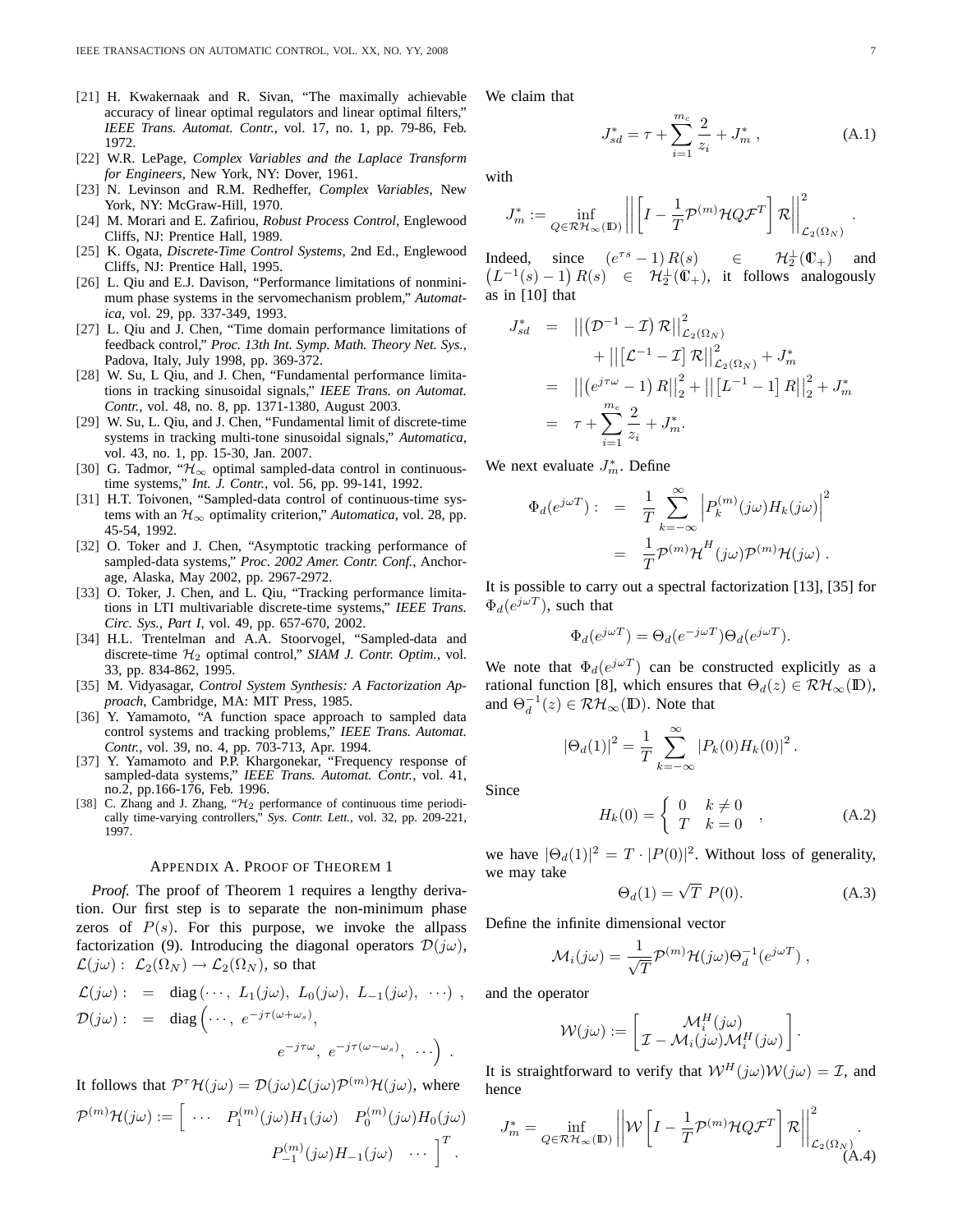Using the identities

$$
\mathcal{M}_i^H(j\omega)\mathcal{R}(j\omega) = -\frac{\sqrt{T}}{1 - e^{j\omega T}} \frac{(P^{(m)}HH)_d(e^{-j\omega T})}{\Theta_d(e^{-j\omega T})},
$$
  

$$
\mathcal{F}^T(j\omega)\mathcal{R}(j\omega) = \frac{T}{1 - e^{-j\omega T}} (FH)_d(e^{j\omega T}),
$$
  

$$
\mathcal{R}^H(j\omega)\mathcal{R}(j\omega) = \frac{T^2}{(1 - e^{j\omega T})(1 - e^{-j\omega T})},
$$

it follows from a standard, albeit tedious calculation of (A.4) that

$$
J_m^* = J_{m1}^* + J_{s1},
$$

with

$$
J_{s1}: = \frac{T}{2\pi} \int_0^{\omega_s} \frac{T - \left| \frac{(P^{(m)}HH)_d(e^{j\omega T})}{\Theta_d(e^{j\omega T})} \right|^2} {|1 - e^{j\omega T}|^2} d\omega,
$$
  

$$
J_{m1}^*: = \inf_{Q \in \mathcal{RH}_{\infty}(\mathbb{D})} \left| \left| \frac{\frac{(P^{(m)}HH)_d^{\infty}}{\Theta_d^{\infty}} - z(FH)_d\Theta_dQ}{z - 1} \right| \right|_2^2,
$$

where  $(P^{(m)}HH)\widetilde{d}(z) := (P^{(m)}HH)d(z^{-1}), \Theta_d^{\sim}(z) :=$  $\Theta_d(z^{-1})$ . As such, we compute  $J_{m1}^*$ . Toward this end, we factorize  $z(P^{(m)}HH)_d(z)$  and  $(FH)_d(z)$ , respectively as

$$
z(P^{(m)}HH)_d(z) = L_s(z)(P^{(m)}HH)_d^{(m)}(z),
$$
  
\n
$$
(FH)_d(z) = L_f(z)(FH)_d^{(m)}(z),
$$

where  $(P^{(m)}HH)_d^{(m)}$  $\binom{m}{d}(z)$  and  $(FH)\binom{m}{d}$  $\binom{m}{d}(z)$  are the minimum phase parts of  $z(P^{(m)}HH)_d(z)$  and  $(FH)_d(z)$ , respectively, and

$$
L_s(z) = \prod_{i=1}^{m_p} \left(\frac{1-\overline{\sigma}_i}{1-\sigma_i}\right) \left(\frac{z-\sigma_i}{1-\overline{\sigma}_i z}\right)
$$
  

$$
L_f(z) = \prod_{i=1}^{m_f} \left(\frac{1-\overline{\lambda}_i}{1-\lambda_i}\right) \left(\frac{z-\lambda_i}{1-\overline{\lambda}_i z}\right)
$$

are the allpass factors. Write  $[(P^{(m)}HH)_d^{(m)}]$  $\binom{m}{d}^{\sim}(z)$  :=  $(P^{(m)}HH)_d^{(m)}$  $\binom{m}{d}(z^{-1})$  and  $L_s^{\sim}(z) := L_s(z^{-1})$ . Note that  $L_s(1) = L_f(1) = 1$ . Note also that

$$
(P^{(m)}HH)_d(z) = (1 - z^{-1})(P^{(m)}RH)_d(z).
$$

Hence, the transfer functions  $(P^{(m)}HH)_d(z)$  and  $(P^{(m)}RH)_d(z)$  share the same non-minimum phase zeros in  $\mathbb{D}^c$ . Furthermore, since  $(P^{(m)}RH)_d(z)$  is a rational function,  $(P^{(m)}HH)_d(z) \in \mathcal{RH}_{\infty}(\mathbb{D})$ . We may then write

$$
J_{m1}^* = \inf_{Q \in \mathcal{RH}_{\infty}(\mathbb{D})} \left\| \frac{\frac{L_s^{\infty}[(P^{(m)}HH)_{d}^{(m)}]^\sim}{\Theta_d^{\infty}} - L_f(FH)_{d}^{(m)}\Theta_dQ}{z - 1} \right\|_2^2
$$

or alternatively,

$$
J_{m1}^* = \inf_{Q \in \mathcal{RH}_{\infty}(\mathbb{D})} \left\| \frac{\frac{\left[ (P^{(m)} H H)_d^{(m)} \right]^\sim}{\Theta_d^\sim} - L_d (FH)_d^{(m)} \Theta_d Q}{z - 1} \right\|_2^2,
$$

where  $L_d(z) := L_s(z)L_f(z)$ . Since, according to (A.2-A.3),

$$
\frac{\frac{(P^{(m)}HH)^{(m)}_d(z^{-1})}{\Theta_d(z^{-1})}-\sqrt{T}}{z-1}\in\mathcal{H}_2^\perp(\mathbb{D}),
$$

we obtain

$$
J_{m1}^* = \left|\left|\frac{\frac{(P^{(m)}HH)_d^{(m)}(z^{-1})}{\Theta_d(z^{-1})}-\sqrt{T}}{z-1}\right|\right|_2^2 + \inf_{Q \in \mathcal{RH}_{\infty}(\mathbb{D})} \left|\left|\frac{\sqrt{T}-L_d(FH)_d^{(m)}\Theta_dQ}{z-1}\right|\right|_2^2.
$$

Furthermore, following the development in [33], we note that

$$
\left\| \frac{\sqrt{T} - L_d(FH)_d^{(m)} \Theta_d Q}{z - 1} \right\|_2^2 = T \left\| \frac{L_d^{-1} - 1}{z - 1} \right\|_2^2 + T \left\| \frac{1 - \frac{1}{\sqrt{T}} (FH)_d^{(m)} \Theta_d Q}{z - 1} \right\|_2^2,
$$

and

$$
\left| \left| \frac{L_d^{-1}(z) - 1}{z - 1} \right| \right|_2^2 = \sum_{i=1}^{m_p} \frac{\sigma_i + 1}{\sigma_i - 1} + \sum_{i=1}^{m_f} \frac{\lambda_i + 1}{\lambda_i - 1}.
$$

Denote

$$
J_{s2} : = \left\| \frac{\left(\frac{(P^{(m)}HH)_d^{(m)}(z)}{\Theta_d(z)} - \sqrt{T}\right)}{z - 1} \right\|_2^2
$$
  

$$
= \frac{T}{2\pi} \int_0^{\omega_s} \left| \frac{\frac{(P^{(m)}HH)_d^{(m)}(e^{j\omega T})}{\Theta_d(e^{j\omega T})} - \sqrt{T}}{e^{j\omega T} - 1} \right|^2 d\omega.
$$

It is then clear that

$$
J_{sd}^* = \tau + \sum_{i=1}^{m_c} \frac{2}{z_i} + T \sum_{i=1}^{m_p} \frac{\sigma_i + 1}{\sigma_i - 1} + T \sum_{i=1}^{m_f} \frac{\lambda_i + 1}{\lambda_i - 1} + J_{s1} + J_{s2}.
$$

It is also clear that the optimal tracking performance  $J_{sd}^*$  can be achieved by the solution of the discrete-time model-matching problem

$$
\inf_{Q \in \mathcal{RH}_{\infty}(\mathbb{D})} \left\| \frac{1 - \frac{1}{\sqrt{T}} (FH)_{d}^{(m)}(z) \Theta_d(z) Q(z)}{z - 1} \right\|_{2}^{2},
$$

which can be solved using standard  $H_2$  optimal control procedures (see, e.g., [13]), or based on a cheap control approach [29].

The remaining part of the proof proceeds by evaluating  $J_{s1} + J_{s2}$ , which, by a direct calculation, is found to be

$$
J_{s1}+J_{s2}=\frac{T^2}{2\pi}\int_{-\omega_N}^{\omega_N}\frac{1-\frac{1}{\sqrt{T}}{\rm Re}\left\{\frac{(P^{(m)}HH)^{(m)}_d(e^{j\omega T})}{\Theta_d(e^{j\omega T})}\right\}}{1-\cos\omega T}d\omega\;.
$$

Making the variable substitution  $y = \tan(\omega T/2)$ , we have  $\ddot{\phantom{0}}$ 

$$
J_{s1} + J_{s2} = \frac{T}{2\pi} \int_{-\infty}^{\infty} \frac{1 - \frac{1}{\sqrt{T}} \text{Re} \left\{ \frac{(P^{(m)} H H)^{(m)} \left(\frac{1+jy}{1-jy}\right)}{\Theta_d \left(\frac{1+jy}{1-jy}\right)} \right\}}{y^2} \, dy \, .
$$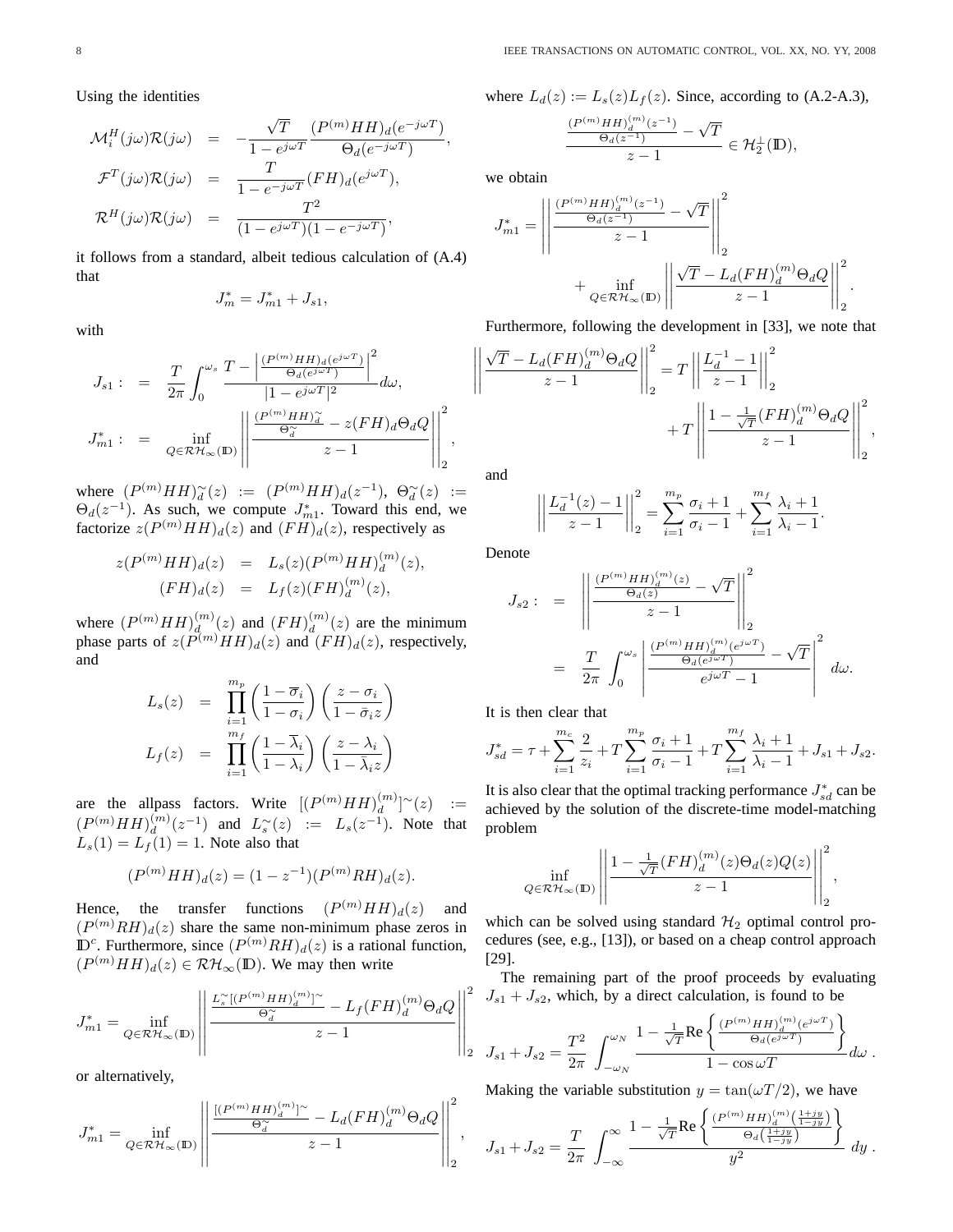Introduce the function

$$
f(s):=\frac{1}{\sqrt{T}}\cdot\frac{(P^{(m)}HH)^{(m)}_d(\frac{1+s}{1-s})}{\Theta_d(\frac{1+s}{1-s})}\;.
$$

Since  $(P^{(m)}HH)_d^{(m)}$  $\binom{m}{d}(z)/\Theta_d(z)$  is analytic in  $\mathbb{D}^c$ ,  $f(s)$  is analytic in  $\mathbb{C}_+$ . Denote  $f(jy) = u(y) + jv(y)$ . Then the Hilbert transform [23]

$$
v(y_0) = \frac{y_0}{\pi} \int_{-\infty}^{\infty} \frac{u(y) - u(y_0)}{y^2 - y_0^2} dy
$$

holds for any real number  $y_0$ . Note from (A.2-A.3) that  $f(0) =$  $u(0) = 1$ . Hence by invoking the Hilbert transform, we obtain  $\ddot{\phantom{0}}$ 

$$
J_{s1} + J_{s2} = \int_{-\infty}^{\infty} \frac{1 - \frac{1}{\sqrt{T}} \text{Re} \left\{ \frac{(P^{(m)} H H)^{(m)} \left(\frac{1 + jy}{1 - jy}\right)}{\Theta_d \left(\frac{1 + jy}{1 - jy}\right)} \right\}}{y^2} dy
$$
  
= 
$$
-\int_{-\infty}^{\infty} \frac{u(y) - u(0)}{y^2} dy
$$
  
= 
$$
-\pi \lim_{y \to 0} \frac{v(y)}{y}.
$$

Based on this recognition, we then find

$$
J_{s1} + J_{s2} = -\frac{T}{2} \lim_{y \to 0} \frac{\text{Im}\left\{ \frac{(P^{(m)}HH)_d^{(m)}\left(\frac{1+jy}{1-jy}\right)}{\theta_d\left(\frac{1+jy}{1-jy}\right)} \right\} \frac{1}{\sqrt{T}}}{y}
$$
  

$$
= -\frac{\sqrt{T}}{2} \text{Im}\left\{ \frac{d}{dz} \left( \frac{(P^{(m)}HH)_d^{(m)}(z)}{\theta_d(z)} \right) \Big|_{z=1}
$$

$$
\times \frac{d}{dy} \left( \frac{1+jy}{1-jy} \right) \Big|_{y=0} \right\}
$$

$$
= T \left[ \frac{\Theta_d'(1)}{\Theta_d(1)} - \frac{\{(P^{(m)}HH)_d^{(m)}\}'(1)}{(P^{(m)}HH)_d^{(m)}(1)} \right].
$$

Note that  $J_h(T) = J_{s1} + J_{s2}$ , and hence the singular integral in  $J_h(T)$  is bound to converge. To complete the proof we next resort to the Schwarz integral formula [23], which, when applied to the function  $\Theta_d(z)/\Theta_d(1)$ , yields

$$
\log \frac{\Theta_d(z)}{\Theta_d(1)} = \frac{1}{4\pi} \int_0^{2\pi} \frac{e^{jt} + z}{e^{jt} - z} \log \left| \frac{\Theta_d(e^{jt})}{\Theta_d(1)} \right|^2 dt,
$$

By evaluating the derivative of  $\log(\Theta_d(z)/\Theta_d(1))$  at  $z=1$ , we obtain

$$
\frac{\Theta_d'(1)}{\Theta_d(1)} = -\frac{1}{4\pi} \int_0^{2\pi} \frac{2}{(1 - e^{jt})(1 - e^{-jt})} \log \left| \frac{\Theta_d(e^{jt})}{\Theta_d(1)} \right|^2 dt
$$

$$
= \frac{1}{2\pi} \int_0^{\pi} \frac{\log \left| \frac{\Theta_d(e^{jt})}{\Theta_d(1)} \right|^2}{1 - \cos t} dt \tag{A.5}
$$

Similarly,

$$
\frac{\{(P^{(m)}HH)_d^{(m)}\}'(1)}{(P^{(m)}HH)_d^{(m)}(1)} = \frac{1}{2\pi} \int_0^\pi \frac{\log\left|\frac{(P^{(m)}HH)_d^{(m)}(e^{jt})}{(P^{(m)}HH)_d^{(m)}(1)}\right|^2}{1 - \cos t} dt.
$$
\n(A.6)

Since

$$
\left|\Theta_d(e^{j\omega T})\right|^2 = \frac{1}{T} \sum_{k=-\infty}^{\infty} |P_k^{(m)}(j\omega)H_k(j\omega)|^2,
$$

$$
\left|\left(P^{(m)}HH\right)^{(m)}_d\left(e^{j\omega T}\right)\right|^2=\frac{1}{T^2}\left|\sum_{k=-\infty}^{\infty}P^{(m)}_k(j\omega)H_k^2(j\omega)\right|^2,
$$

the expression (A.7), given at the top of the next page, follows from (A.5) and (A.6). The proof is then completed by substituting

$$
H_k(j\omega) = \frac{1 - e^{j\omega T}}{j(\omega + k\omega_s)}.
$$

## APPENDIX B. PROOF OF THEOREM 2

*Proof.* In light of Theorem 1, it suffices to consider a delayfree plant and assume that  $P(s)$  is minimum phase, and show that the corresponding tracking performance approaches zero at a linear rate, i.e.,

$$
J_{sd}^* = O(T).
$$

We accomplish this goal using a time-domain lifting approach [4], [36], [30], [31]. In particular, we rely on a formalism of [13], which studied a more specialized tracking problem under an  $H_2$  criterion.

Let us first consider a generalized continuous-time plant  $G$ , with the realization



Fig. 2. Generalized feedback system

$$
G = \begin{bmatrix} A & B_1 & B_2 \\ C_1 & 0 & D_{12} \\ C_2 & 0 & 0 \end{bmatrix}.
$$

A generalized feedback system is shown in Figure 2. With a continuous-time plant  $G$  and a sampled-data controller  $K$ , the system can be converted into one with a discrete-time controller  $K_d$  together with a generalized discrete-time plant  $G_d$ , which take the places of G and K, respectively. The statespace realization of the discrete-time plant is given by  $\overline{a}$ 

$$
G_d = \begin{bmatrix} G_{d_{11}} & G_{d_{12}} \\ G_{d_{21}} & G_{d_{22}} \end{bmatrix} = \begin{bmatrix} A_d & B_1 & B_{2d} \\ C_{1d} & 0 & D_{12d} \\ C_2 & 0 & 0 \end{bmatrix},
$$
(B.1)

with

$$
A_d := e^{AT}, \t B_{2d} := \int_0^T e^{At} B_2 dt,
$$

and

$$
\begin{aligned} \begin{bmatrix} C_{1d} & D_{12d} \end{bmatrix}^T \begin{bmatrix} C_{1d} & D_{12d} \end{bmatrix} : \\ & = \int_0^T e^{\underline{A}^T t} \begin{bmatrix} C_1 & D_{12} \end{bmatrix}^T \begin{bmatrix} C_1 & D_{12} \end{bmatrix} e^{\underline{A}t} dt, \end{aligned}
$$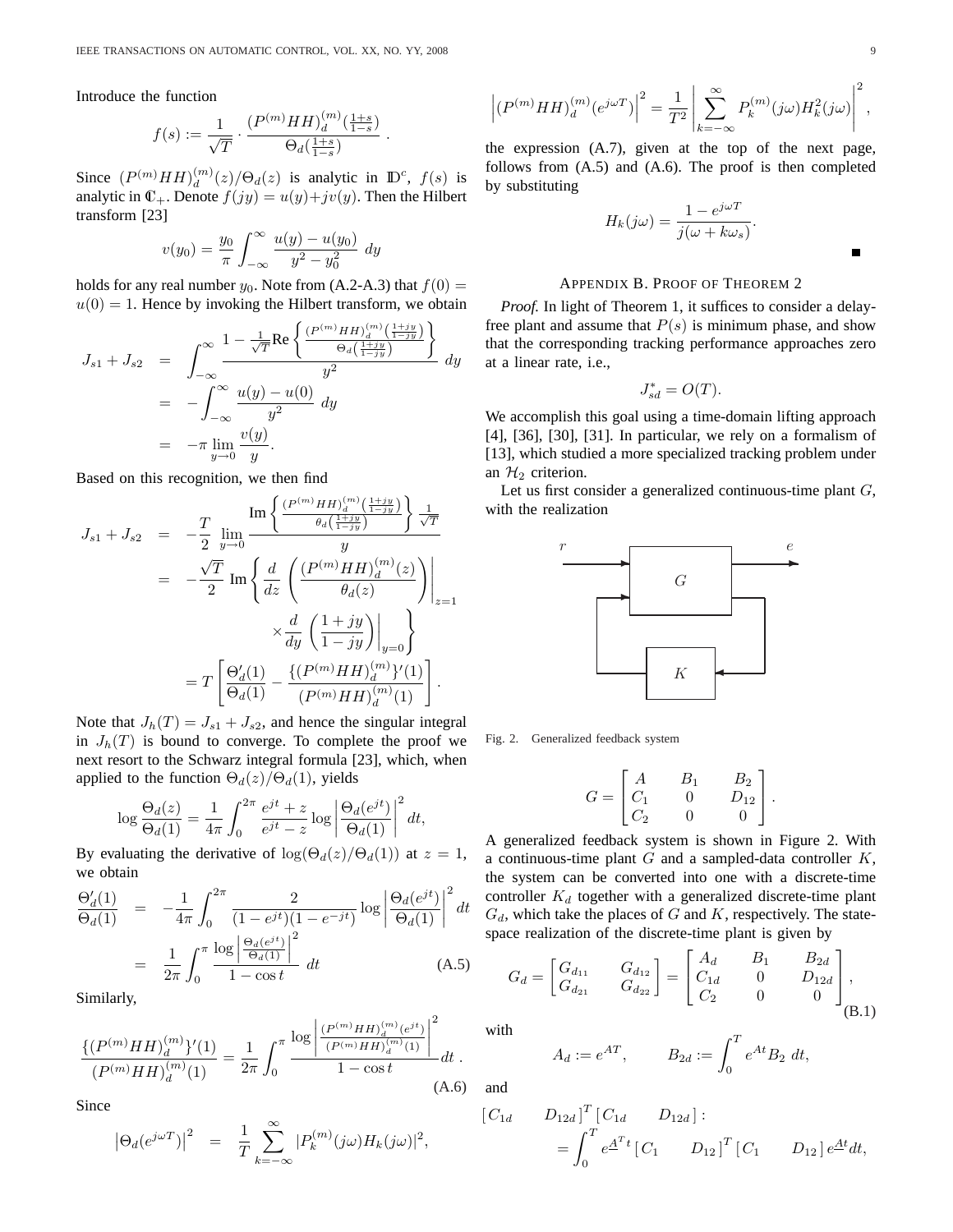$$
\frac{\Theta_d'(1)}{\Theta_d(1)} - \frac{\{(P^{(m)}HH)_d^{(m)}\}'(1)}{(P^{(m)}HH)_d^{(m)}(1)} = \frac{1}{2\pi} \int_0^{\pi} \frac{1}{1 - \cos t} \log \left| \frac{\Theta_d(e^{jt})}{(P^{(m)}HH)_d^{(m)}(e^{jt})} \cdot \frac{(P^{(m)}HH)_d^{(m)}(1)}{\Theta_d(1)} \right|^2 dt
$$
\n
$$
= \frac{T}{2\pi} \int_0^{\omega_N} \frac{1}{1 - \cos \omega T} \log \left\{ T^2 \sum_{k=-\infty}^{\infty} |P_k^{(m)}(j\omega)H_k(j\omega)|^2 \right\} d\omega. \tag{A.7}
$$

where

$$
\underline{A} := \begin{bmatrix} A & B_2 \\ 0 & 0 \end{bmatrix}.
$$

To pose the tracking problem in the above generalized framework, we first construct

$$
G = \begin{bmatrix} 1/s & -P(s) \\ F(s)/s & -P(s)F(s) \end{bmatrix}.
$$
 (B.2)

Let  $(A_p, B_p, C_p, D_p)$  and  $(A_f, B_f, C_f, D_f)$  be the minimal realizations of  $P(s)$  and  $F(s)$ , respectively. In the remainder of this appendix, we impose Assumption 1, and assume additionally that  $P(s)$  is minimum phase. Hence,  $D_f = 0$ , since  $F(s)$  is strictly proper. A minimal realization for  $G(s)$ is given by

$$
A = \begin{bmatrix} 0 & 0 & 0 \\ 0 & A_p & 0 \\ B_f & -B_f C_p & A_f \end{bmatrix},
$$
  
\n
$$
B = [B_1 \quad B_2] = \begin{bmatrix} 1 & 0 \\ 0 & B_p \\ 0 & B_f D_p \end{bmatrix},
$$
  
\n
$$
C = \begin{bmatrix} C_1 \\ C_2 \end{bmatrix} = \begin{bmatrix} 1 & -C_p & 0 \\ 0 & 0 & C_f \end{bmatrix},
$$
  
\n
$$
D = \begin{bmatrix} 0 & -D_p \\ 0 & 0 \end{bmatrix}.
$$
 (B.3)

Discretize  $G(s)$  to obtain  $G_d(z)$ , as outlined above. We note that  $(A, B_2)$  is not stabilizable. However, there exist  $K_d$ that internally stabilize  $P(s)F(s)$ . The set of all stabilizing controllers is given by

$$
\mathcal{K}_d = \{Q(1 + G_{d_{22}}Q)^{-1} \; : \; Q \in \mathcal{RH}_{\infty}(\mathbb{D})\}.
$$

The minimal tracking performance is then found to be

$$
J_{sd}^* = \inf_{Q \in \mathcal{RH}_{\infty}(\mathbb{D})} \|G_{d_{11}} + G_{d_{12}} Q G_{d_{21}}\|_2^2.
$$

We refer the above discretization scheme to [13] (Chap. 12), which was carried out therein for a similar tracking problem.

We next perform an asymptotic analysis<sup>3</sup> on  $J_{sd}^*$ . Using the asymptotic expansion

$$
e^{\underline{A}t} = I + \underline{A}t + O(t^2),
$$

we find that for a sufficiently small  $T > 0$ ,

$$
\begin{bmatrix} C_{1d} & D_{12d} \end{bmatrix} = \sqrt{T} \left[ \begin{bmatrix} C_1 & D_{12} \end{bmatrix} \left( I + \frac{1}{2} \underline{A} T \right) + O(T^2) \right].
$$

 $3$ This asymptotic analysis was performed in [32], which unfortunately contains an error and hence led to an erroneous result.

We may now calculate the transfer functions  $G_{d_{11}}$ ,  $G_{d_{21}}$ , and  $G_{d_{12}}$ . It is immediate to find from the realization (B.3) that

$$
G_{d_{11}}(z) = C_{1d}(zI - A_d)^{-1}B_1
$$
  
\n
$$
= \sqrt{T} \left[ \frac{1}{z-1} + O(T^2) \right],
$$
  
\n
$$
G_{d_{21}}(z) = C_2(zI - A_d)^{-1}B_1
$$
  
\n
$$
= C_f (zI - A_{fd})^{-1}B_{fd} \frac{1}{z-1}
$$
  
\n
$$
= (FH)_d(z) \frac{1}{z-1},
$$
  
\n
$$
G_{d_{12}}(z) = C_{1d}(zI - A_d)^{-1}B_{2d} + D_{12d}
$$
  
\n
$$
= -\sqrt{T} \left[ C_p (zI - A_{pd})^{-1}B_{pd} + D_p + O(T^2) \right]
$$
  
\n
$$
= -\sqrt{T} \left[ (PH)_d(z) + O(T^2) \right].
$$

Here we have taken  $A_{pd} = e^{A_p T}$ ,  $A_{fd} = e^{A_f T}$ ,

$$
B_{pd} = \int_0^T e^{A_p t} B_p dt, \qquad B_{fd} = \int_0^T e^{A_f t} B_f dt,
$$

and the fact that  $B_{pd} = O(T)$ ,  $B_{fd} = O(T)$ . Thus, we find that

$$
|G_{d_{11}} + G_{d_{12}} Q G_{d_{21}}|^2
$$
  
=  $T \left| \frac{1 - \left[ (PH)_d + O(T^2) \right] (FH)_d Q}{z - 1} + O(T^2) \right|^2$ .

Select  $Q^* \in \mathcal{RH}_{\infty}(\mathbb{D})$  so that

$$
\left\| \frac{1 - (PH)_d(FH)_dQ^*}{z - 1} \right\|_2^2
$$
  
= 
$$
\inf_{Q \in \mathcal{RH}_{\infty}(\mathbb{D})} \left\| \frac{1 - (PH)_d(FH)_dQ}{z - 1} \right\|_2^2
$$
  
= 
$$
T \sum_{i=1}^{m_d} \frac{\sigma_i + 1}{\sigma_i - 1},
$$

where  $\sigma_i \in \mathbb{D}^c$  are the non-minimum phase zeros of  $(PH)_d(z)(FH)_d(z)$ , which, according to [2], [17], [3], will approach to the zeros of the Euler polynomial. For this to be possible, however, it is necessary that  $(PH)_d(FH)_dQ^*$ possesses an order  $O(1)$  when  $T \rightarrow 0$ ; in other words, the order of  $Q^*$  cannot be lower than  $O(1/T^2)$ . We are thus led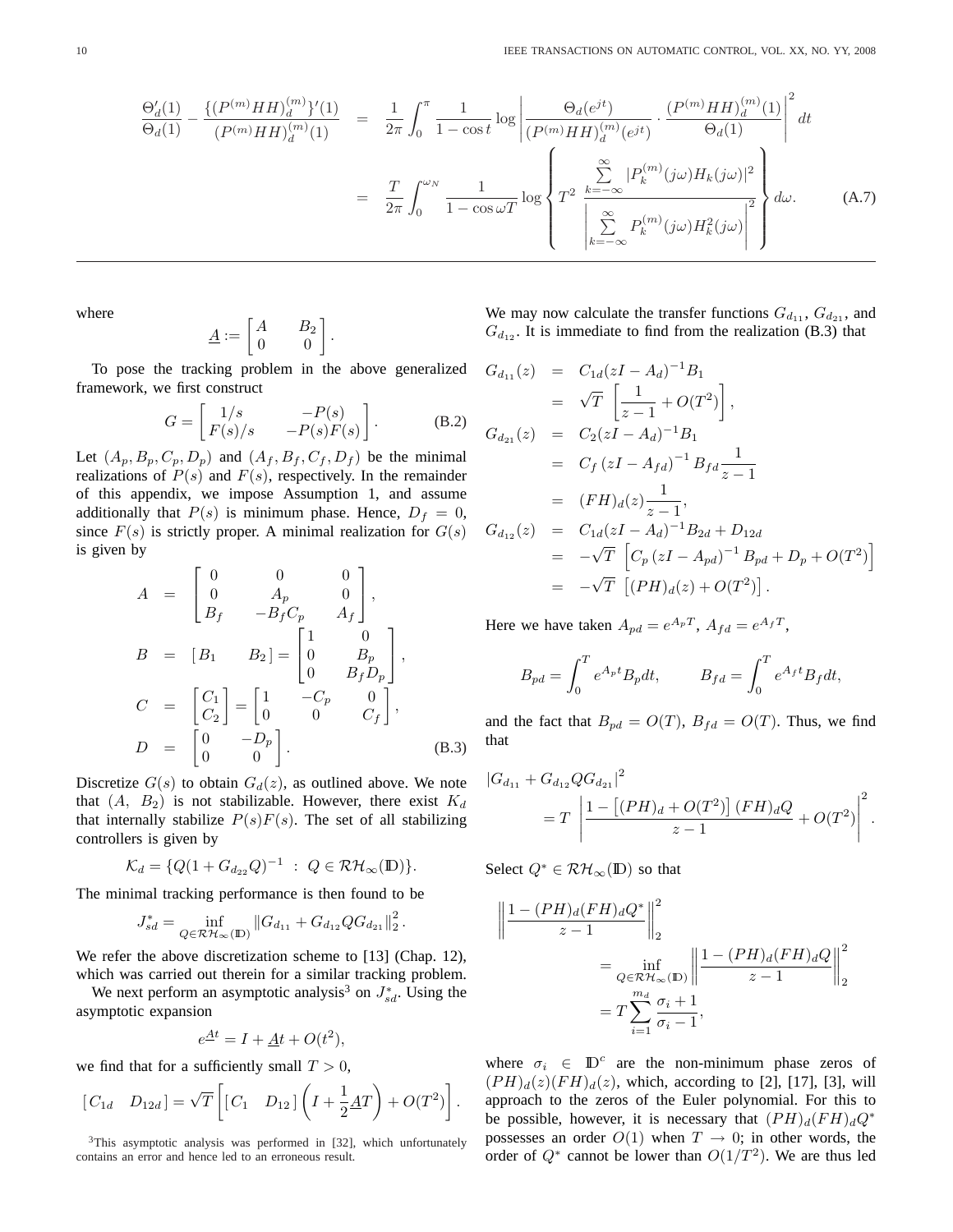to

$$
J_{sd}^* \leq T \inf_{\substack{Q \in \mathcal{RH}_{\infty}(\mathbb{D}) \\ m_d}} \left\| \frac{1 - (PH)_d(FH)_dQ}{z - 1} \right\|_2^2 + O(T^2)
$$
  
= 
$$
T \sum_{i=1}^{m_d} \frac{\sigma_i + 1}{\sigma_i - 1} + O(T^2).
$$

which, along with the recognition from Theorem 1, that  $J_{sd}^* \geq$  $O(T)$ , establishes the claim  $J_{sd}^* = O(T)$ . This completes the proof.

# APPENDIX C. PROOF OF THEOREM 3

*Proof.* We first note that for any  $\theta \in [0, T)$ ,  $J(T - \theta)$  can be expressed as at the top of the next page, where  $F^{\theta}(s) =$  $F(s)e^{-(T-\theta)s}$ . It follows as in the proof of Theorem 1 that

$$
J(T - \theta) = \theta + \left\| \left[ \mathcal{I} - \frac{1}{T} \mathcal{P}^{\tau} \mathcal{H} e^{j\omega T} Q \left( \mathcal{F}^{\theta} \right)^{T} \right] \mathcal{R} \right\|_{\mathcal{L}_{2}(\Omega_{N})}^{2}.
$$

Note that for  $\theta \in [0, T)$ , a proper rational ZOH-equivalent discretization exists for  $F^{\theta}(s)$  (see, e.g., [16], pp. 175), given as  $\overline{a}$  $\mathbf{r}$ 

$$
(F^{\theta}H)_d(z) = C_f(zI - A_{fd})^{-1} \left(\Gamma_2 + \frac{\Gamma_1}{z}\right),
$$

where

$$
\Gamma_1: = \int_{\theta}^{T} e^{A_f t} B_f dt = B_{fd} - B_f(\theta)
$$

$$
\Gamma_2: = \int_{0}^{\theta} e^{A_f t} B_f dt = B_f(\theta).
$$

In view of the convergence condition alluded to in Section II.B, we have

$$
\frac{1}{T} \left( \mathcal{F}^{\theta}(j\omega) \right)^{T} \mathcal{R}(j\omega) = \frac{1}{T} \sum_{k=-\infty}^{\infty} F_{k}^{\theta}(j\omega) R_{k}(j\omega) \n= \frac{(F^{\theta}H)_{d}(e^{j\omega T})}{1 - e^{-j\omega T}}.
$$

Following the proof of Theorem 1, we are led to

$$
J(T - \theta) = \theta + \tau + \sum_{i=1}^{m_c} \frac{2}{z_i} + T \sum_{i=1}^{m_p} \frac{\sigma_i + 1}{\sigma_i - 1} + J_h(T) + J_f(\theta),
$$

where

$$
J_f(\theta) := \left\| \frac{\sqrt{T} - z \Theta_d(z) Q(z) (F^{\theta} H)_d(z)}{z - 1} \right\|_2^2.
$$

Since

$$
\int_0^T J(\theta)d\theta = \int_0^T J(T-\theta)d\theta,
$$

we have

$$
J^a = \frac{1}{T} \int_0^T J(T - \theta) d\theta = \frac{T}{2} + J_p + \frac{1}{T} \int_0^T J_f(\theta) d\theta.
$$

Write  $\hat{Q}(z) = \Theta_d(z) Q(z)$ , and note that

$$
z(F^{\theta}H)_d(z) = C_f (zI - A_{fd})^{-1} \left[ I \quad (z-1)I \right] \left[ \begin{array}{c} B_{fd} \\ B_f(\theta) \end{array} \right]
$$

Denote

$$
M_f(z) : = C_f (zI - A_{fd})^{-1} [I (z-1)I],
$$
  
\n
$$
N(\theta) : = \begin{bmatrix} B_{fd} \\ B_f(\theta) \end{bmatrix},
$$
  
\n
$$
\bar{N} : = \frac{1}{T} \int_0^T N(\theta) d\theta,
$$
  
\n
$$
\Delta : = \frac{1}{T} \int_0^T N(\theta) N^T(\theta) d\theta - \bar{N} \bar{N}^T.
$$

Then, a direct calculation yields the expression given in the next page. Furthermore,

$$
\Delta = \left[ \begin{array}{cc} 0 & 0 \\ 0 & \Sigma_f - B_{fa} B_{fa}^T \end{array} \right] = \left[ \begin{array}{c} 0 \\ \Lambda_f \end{array} \right] \left[ \begin{array}{cc} 0 & \Lambda_f^T \end{array} \right].
$$

Since

$$
M_f(z) \begin{bmatrix} B_{fd} \\ B_{fa} \end{bmatrix} = F_{a1}(z), \quad M_f(z) \begin{bmatrix} 0 \\ \Lambda_f \end{bmatrix} = F_{a2}(z),
$$

we obtain

.

$$
\frac{1}{T} \int_0^T J_f(\theta) d\theta = \left\| \frac{\sqrt{T} - \hat{Q}F_{a1}}{z - 1} \right\|_2^2 + \left\| \frac{\hat{Q}F_{a2}}{z - 1} \right\|_2^2
$$
\n
$$
= \left\| \frac{\left[\sqrt{T} \quad 0 \quad \right] - \hat{Q} \left[\ F_{a1} \quad F_{a2} \right]}{z - 1} \right\|_2^2
$$

Consequently, we have

$$
J_{sd}^{a} = \frac{T}{2} + J_p
$$
  
+ 
$$
\inf_{Q \in \mathcal{RH}_{\infty}(\mathbb{D})} \left\| \frac{\begin{bmatrix} \sqrt{T} & 0 \end{bmatrix} - \Theta_d Q \begin{bmatrix} F_{a1} & F_{a2} \end{bmatrix} \right\|_{2}^{2}}{z - 1}.
$$

Conduct then the spectral factorization

$$
\Theta_f(e^{-j\omega T})\Theta_f(e^{j\omega T}) = |F_{a1}(e^{j\omega T})|^2 + ||F_{a2}(e^{j\omega T})||_2^2,
$$

and solve the  $H_2$  problem in the above equation, we obtain

$$
\begin{array}{rcl} J_{sd}^a&=&\displaystyle\frac{T}{2}+J_p+\frac{T^2}{2\pi}\int_0^{\omega_s}\frac{1-\left|\frac{F_{a1}(e^{j\omega T})}{\Theta_f(e^{j\omega T})}\right|^2}{|e^{j\omega T}-1|^2}d\omega\\ &&+\displaystyle\inf_{Q\in\mathcal{RH}_\infty(\mathbb{D})}\left\|\frac{\sqrt{T}\frac{F_{a1}(z^{-1})}{\Theta_f(z^{-1})}-\Theta_d(z)Q(z)}{z-1}\right\|_2^2. \end{array}
$$

Note that  $|F_{a1}(1)/\Theta_f(1)| = 1$ , and that with no loss of generality, we may take  $F_{a1}(1)/\Theta_f(1) = 1$ . Following the steps in evaluating  $J_{m1}^*$  (cf. Appendix A), we find that

$$
\inf_{Q \in \mathcal{RH}_{\infty}(\mathbb{D})} \left\| \frac{\sqrt{T} \frac{F_{a1}(z^{-1})}{\Theta_f(z^{-1})} - \Theta_d(z) Q(z)}{z - 1} \right\|_2^2
$$
\n
$$
= \left\| \frac{\sqrt{T} \frac{F_{a1}(z^{-1})}{\Theta_f(z^{-1})} - \sqrt{T} \frac{F_{a1}(1)}{\Theta_f(1)}}{z - 1} \right\|_2^2
$$
\n
$$
= T \sum_{i=1}^{m_a} \frac{\gamma_i + 1}{\gamma_i - 1} + \left\| \frac{\sqrt{T} \frac{F_{a1}^{(m)}(z)}{\Theta_f(z)} - \sqrt{T}}{z - 1} \right\|_2^2,
$$